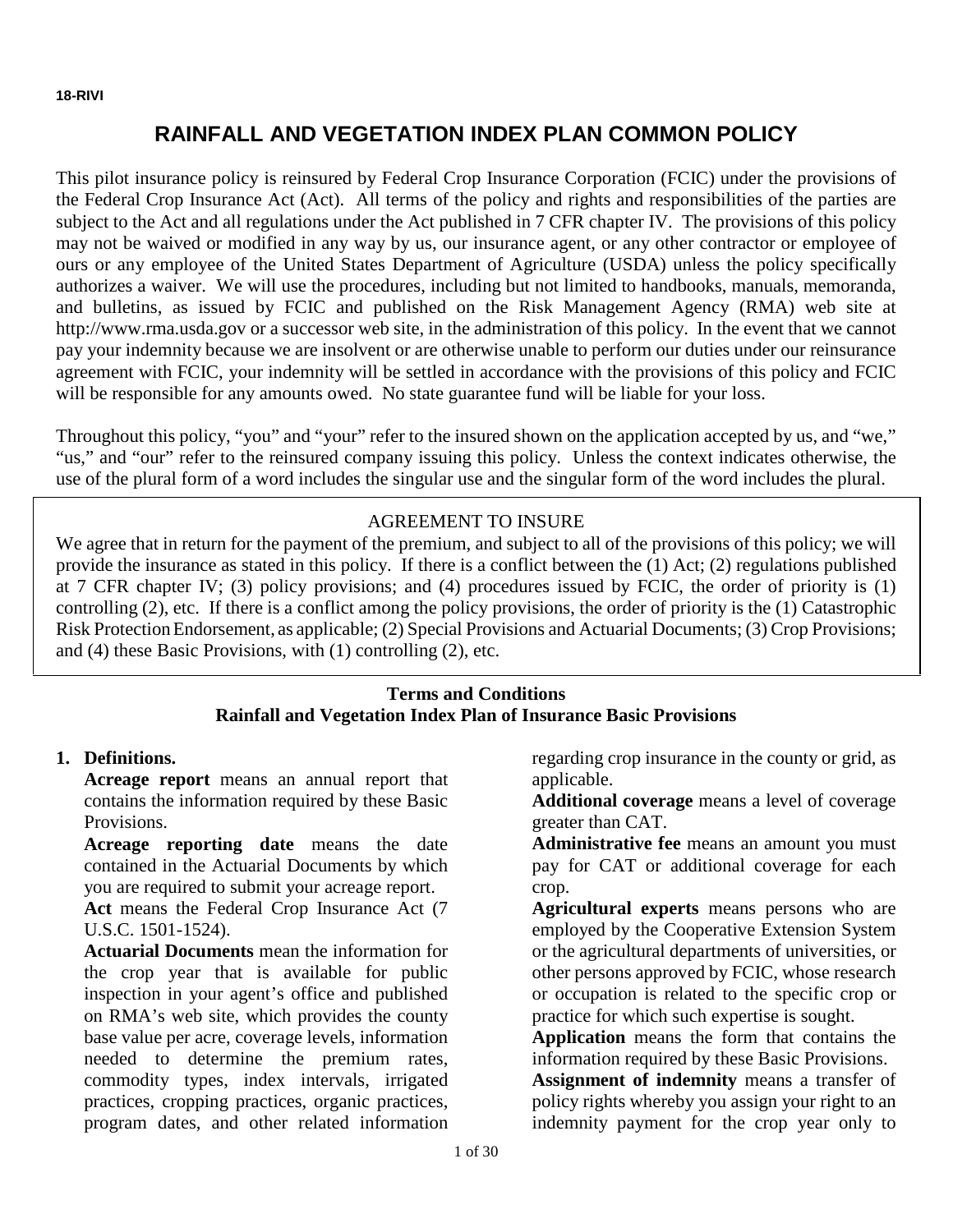creditors or other persons to whom you have a financial debt or other pecuniary obligation. **Beginning farmer or rancher** means an individual who has not actively operated and managed a farm or ranch in any state, with an insurable interest in a crop or livestock as an owner-operator, landlord, tenant, or sharecropper for more than five crop years, as determined in accordance with FCIC procedures. Any crop year's insurable interest may, at your election, be excluded if earned while under the age of 18, while in full-time military service of the United States, or while in post-secondary education, in accordance with FCIC procedures. A person other than an individual may be eligible for beginning farmer or rancher benefits if there is at least one individual substantial beneficial interest holder and all individual substantial beneficial interest holders qualify as a beginning farmer or rancher.

**Buffer zone -** A parcel of land, as designated in your organic plan, that separates agricultural commodities grown under organic practices from agricultural commodities grown under nonorganic practices, and used to minimize the possibility of unintended contact by prohibited substances or organisms**.**

**Cancellation date** means the date specified in the Actuarial Documents on which insurance for the crop will automatically renew unless canceled in writing by either you or us or terminated in accordance with your policy.

**Catastrophic Risk Protection (CAT)** means the minimum level of insurance coverage offered by FCIC that is a dollar amount of protection equal to the county base value per acre multiplied by the 65 percent coverage level multiplied by the 45 percent productivity factor, unless otherwise specified in the Actuarial Documents.

**Catastrophic Risk Protection Endorsement** means the part of the crop insurance policy that contains provisions of insurance that are specific to CAT.

**Certified organic acreage** - Acreage in the certified organic farming operation that has been certified by a certifying agent as conforming to organic standards in accordance with 7 CFR part 205.

**Certifying agent** - A private or governmental entity accredited by the USDA Secretary of

Agriculture for the purpose of certifying a production, processing or handling operation as organic.

**Code of Federal Regulations (CFR)** means the codification of general and permanent rules published in the Federal Register by the Executive departments and agencies of the Federal Government. Rules published in the Federal Register by FCIC are contained in 7 CFR chapter IV. The full text of the CFR is available in electronic format at http://www.gpo.gov/ or a successor web site.

**Commodity** means an agricultural good or product that has economic value.

**Commodity type** means a specific subgroup of a commodity having a characteristic or set of characteristics distinguishable from other subgroups of the same commodity.

**Consent** means approval in writing by us allowing you to take a specific action.

**Contract** has the same meaning as the term "policy".

**Contract change date** means the date specified in the Actuarial Documents by which changes to the policy, if any, will be made available.

**Contiguous** means acreage in a county or grid that continues into an adjoining state, county or grid without interruption. Acreage separated by only a public or private right-of-way, waterway, or an irrigation canal will be considered contiguous.

**Conventional farming practice** - A system or process that is necessary to produce an agricultural commodity, excluding organic farming practices.

**Cooperative Extension System** means a nationwide network consisting of a state office located at each state's land-grant university, and local or regional offices. These offices are staffed by one or more agricultural experts, who work in cooperation with the National Institute of Food and Agriculture or successor entity, and who provide information to agricultural producers and others.

**County** means any county, parish, or other political subdivision of a state shown on your application accepted by us.

**County base value per acre** means FCIC's determined value of the crop in the county as contained in the Actuarial Documents.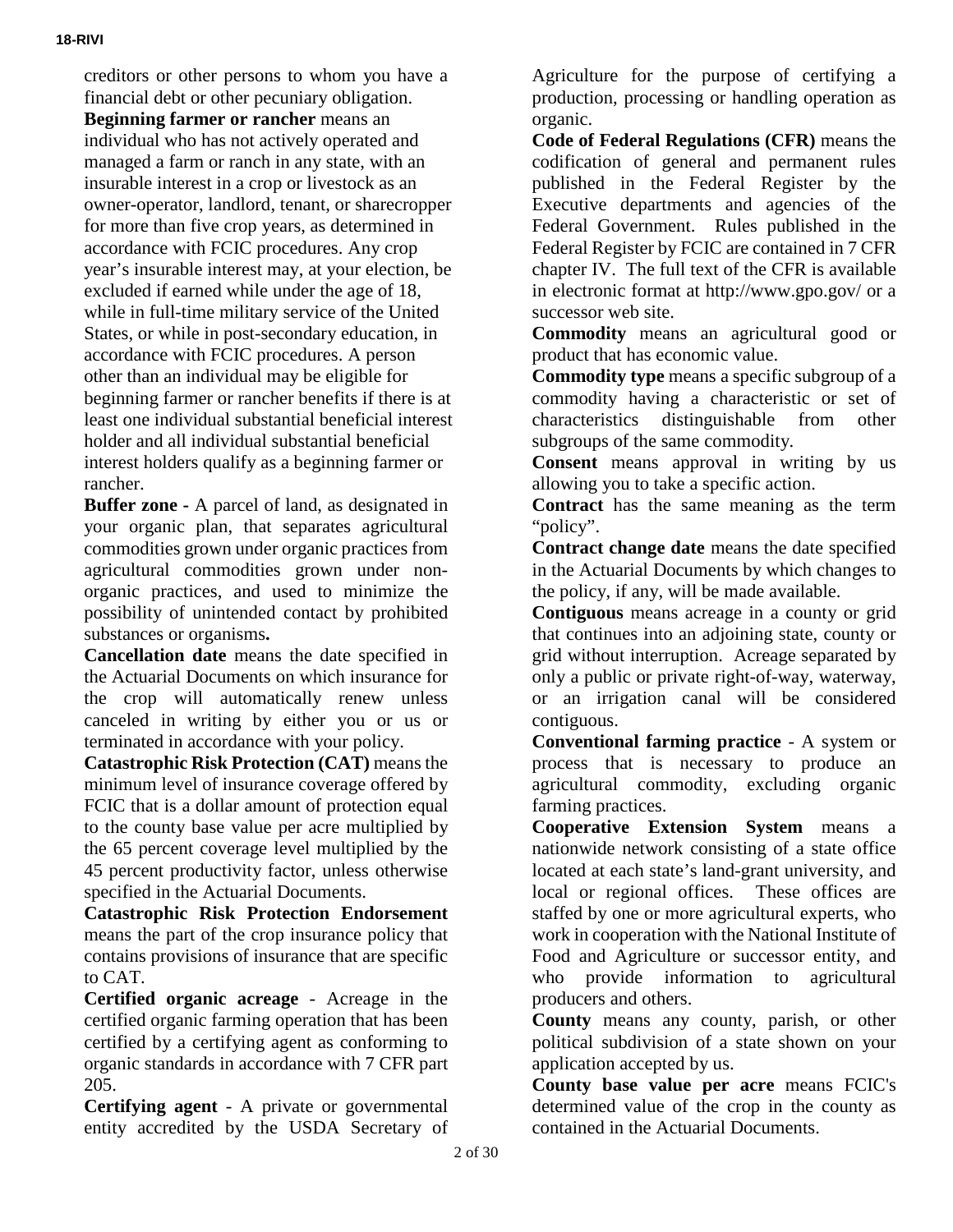**Coverage level** means a percentage selected by you from those contained in the Actuarial Documents.

**Cover crop** means a crop generally recognized by agricultural experts as agronomically sound for the area for erosion control or other purposes related to conservation or soil improvement.

**Crop** means the insurable commodity as defined in the Crop Provisions.

**Cropping practice** means the combination of inputs such as fertilizer, herbicide, and pesticide, and operations such as planting, cultivation, etc. used to produce the insured crop. The insurable cropping practices are specified in the Actuarial Documents.

**Crop Provisions** means the part of the policy that contains the specific provisions of insurance for each insured crop.

**Crop year** means the period of time within which the insured crop is normally grown, regardless of whether or not it is actually grown, and designated by the calendar year in which the insured crop is normally harvested.

**Days** mean calendar days.

**Delinquent debt** has the same meaning as the term defined in 7 CFR part 400, subpart U, or successor regulation.

**Disinterested third party** means a person that does not have any familial relationship with you, does not reside in your household, or who will not benefit financially from the insured crop.

**Double crop** means the planting of two specific crops that have the capability to be planted and carried to maturity for the intended use, as reported by the producer, on the same acreage within a crop year under normal growing conditions.

**Earth Resources Observations and Science (EROS)** means a remotely sensed data management, systems development, and research field center for the U.S. Geological Survey's Climate and Land Use Change Mission Area.

**Expected grid index** means a grid index determined by FCIC based on:

(1) For the Vegetation Index policies, the mean NDVI values by index interval calculated using the historical NDVI gridded data, or successor data, normalized and expressed as a percentage, such that the mean is 100. The data used to calculate the expected grid index is conclusively

presumed to be accurate.

(2) For the Rainfall Index policies, the mean accumulated precipitation by index interval, calculated by using NOAA's interpolated historical gridded precipitation data, or successor data, normalized and expressed as a percentage such that the mean is 100. The data used to calculate the expected grid index is conclusively presumed to be accurate.

**Familial relationship** means your parents, brothers, sisters, children, spouse, grandchildren, aunts, uncles, nieces, nephews, first cousins, or grandparents, related by blood, adoption or marriage.

**Federal Crop Insurance Corporation (FCIC)** means a wholly owned corporation within USDA, whose programs are administered by RMA.

**Final grid index** means a grid index determined by FCIC based on:

(1) For the Vegetation Index policies, the current NDVI values, using the current NDVI gridded data, for each grid ID and index interval, expressed as a percentage. The data used to calculate the final grid index is conclusively presumed to be accurate.

(2) For the Rainfall Index policies, the NOAA's interpolated current gridded precipitation data or successor data, for each grid ID and index interval, expressed as a percentage. The data used to calculate the final grid index is conclusively presumed to be accurate.

First insured crop means, with respect to a single crop year and any specific crop acreage, the first instance that a crop is planted or grown for harvest or prevented from being planted and is insured under the authority of the Act. For example, if winter wheat that is not insured is planted on acreage that is later planted to soybeans that are insured, the first insured crop would be soybeans. If the winter wheat was reported as insured, it would be the first insured crop.

**Farm Service Agency (FSA)** means an agency of the USDA, or a successor agency.

**FSA farm number** means the number assigned to a farm by FSA.

**FSA field number** means the number assigned to a field by FSA.

**FSA tract number** means the number assigned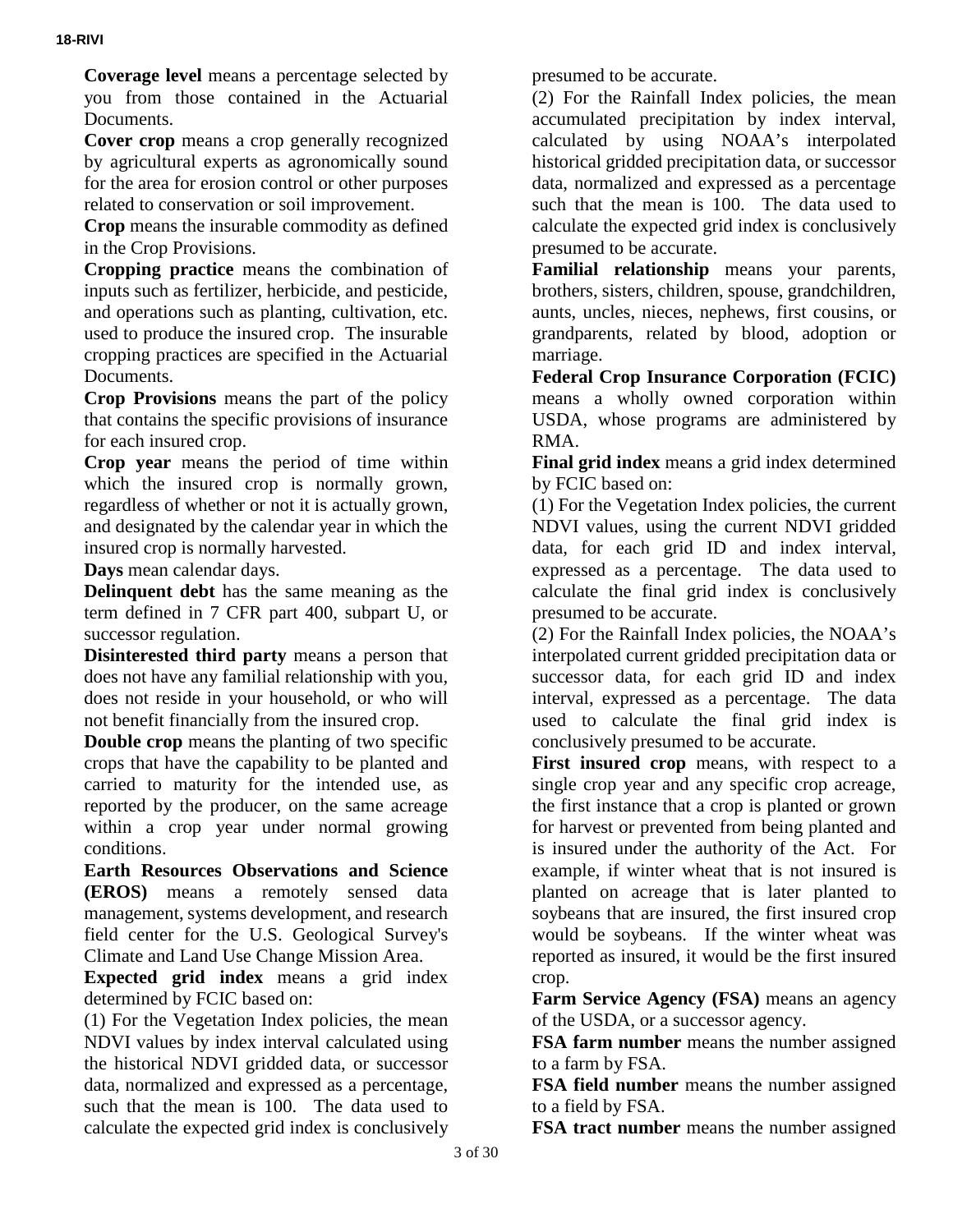to a tract by FSA.

**Generally recognized** means when agricultural experts or organic agricultural experts are aware of the production method and there is no genuine dispute regarding whether the production method allows the crop to make normal progress toward maturity.

**Good farming practices** mean the production methods utilized to produce or manage the insured crop and allow it to make normal progress toward maturity, and are those generally recognized by agricultural experts or organic agricultural experts, as applicable, for the area.

**Grid** means an area identified by longitude and latitude used to determine the expected grid index, final grid index, premium and indemnity. For the Vegetation Index policies, the grid is an 8 kilometer by 8 kilometer area established using NDVI gridded data. For the Rainfall Index policies, the grid is a 0.25 degree gridded area, or a successor area, established by NOAA.

**Grid identification number (grid ID)** means a specific number assigned to each grid.

**Household** means a domestic establishment including individuals with a familial relationship and others who live on the same property.

**Index interval** means a period of time designated in the Actuarial Documents during which NDVI and precipitation data is collected.

**Insurable interest** means your percentage of the insured crop that is at financial risk.

**Insurable loss** means when the final grid index is less than your trigger grid index.

**Insured** means the named person as shown on the application accepted by us. This term does not extend to any other person having a share or interest in the crop, such as a partnership, landlord, or any other person, unless specifically indicated on the application accepted by us.

**Insured crop** means the crop insured under your policy as shown on the application accepted by us.

**Intended use** means the producer's expected end use or disposition of the commodity at the time the commodity is reported.

**Interplanted** means acreage on which two or more crops are planted in a manner that does not permit separate agronomic maintenance or harvest of the crops.

**Irrigated practice** means a method of producing

a crop by which water, from an adequate water source, is artificially applied in sufficient amounts by appropriate and adequate irrigation equipment and facilities and at the proper times necessary to produce at least the (1) yield expected for the area; (2) yield used to establish the production guarantee or amount of insurance/coverage on the irrigated acreage planted to the commodity; or (3) producer's established approved yield, as applicable. Acreage adjacent to water, such as but not limited to a pond, lake, river, stream, creek or brook, shall not be considered irrigated based solely on the proximity to the water.

**Lease** means a written document granting use or occupation of property for a specified compensation, during a specified period of time. Compensation may include, but is not limited to: cash, share of insured crop, proceeds, labor, calf crop, honey, services, etc.

**Limited resource farmer** has the same meaning as the term defined at: http://lrftool.sc.egov.usda.gov/LRP\_Definition.a spx or successor web site.

**National Oceanic and Atmospheric Administration (NOAA)** means an agency under the Department of Commerce, or successor agency.

**Normalized Difference Vegetation Index (NDVI)** means a measure indicating the density of photosynthetic biomass on the ground, resulting from the processing of satellite imagery. NDVI data is obtained from EROS and is conclusively presumed to be accurate.

**Offset** means the act of deducting one amount from another amount.

**Organic agricultural experts -** Persons who are employed by the following organizations: Appropriate Technology Transfer for Rural Areas, Sustainable Agriculture Research and Education or the Cooperative Extension System, the agricultural departments of universities, or other persons approved by FCIC, whose research or occupation is related to the specific organic crop or practice for which such expertise is sought.

**Organic crop -** An agricultural commodity that is organically produced consistent with section 2103 of the Organic Foods Production Act of 1990 (7 U.S.C. 6502).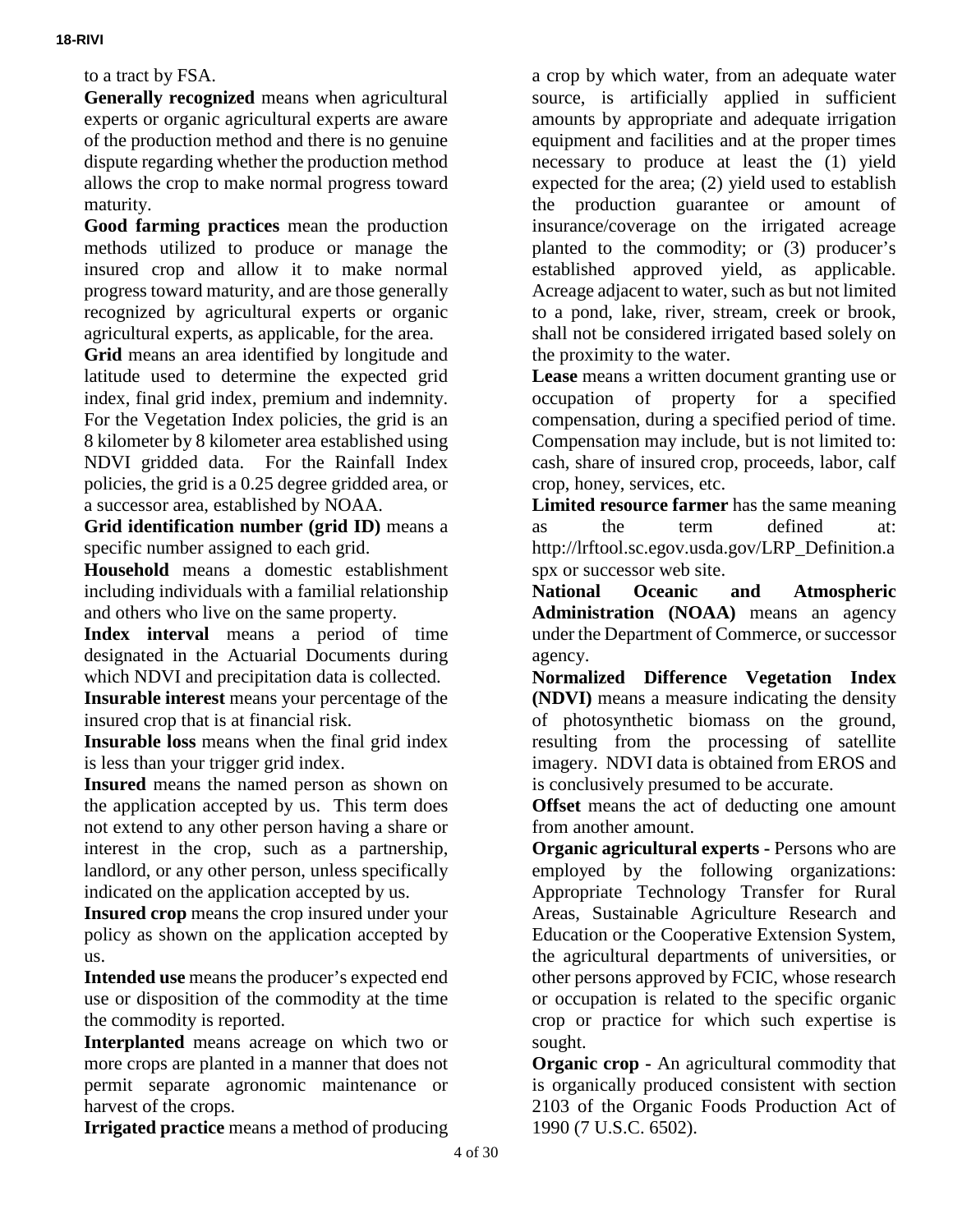**Organic farming practice -** A system of plant production practices used to produce an organic crop that is approved by a certifying agent in accordance with 7 CFR part 205.

**Organic plan -** A written plan, in accordance with the National Organic Program published in 7 CFR part 205, that describes the organic farming practices that you and a certifying agent agree upon annually or at such other times as prescribed by the certifying agent.

**Organic standards -** Standards in accordance with the Organic Foods Production Act of 1990 (7 U.S.C. 6501 et seq.) and 7 CFR part 205.

**Percent of value** means the percentage of the total insured value you allocate, in whole numbers, in accordance with the Crop Provisions, to the index intervals selected by you. **Person** means an individual, partnership, association, corporation, estate, trust, or other legal entity, and wherever applicable, a state or a political subdivision or agency of a state. "Person" does not include the United States Government or any agency thereof.

**Planted acreage** means land in which seed, plants, or trees have been properly placed, at the correct depth, and into a seedbed that has been properly prepared for the insured crop, using cropping practices consistent with good farming practices.

**Point of reference** means the location provided by you of the insured acreage. The point of reference must be provided using the maps contained on RMA's web site, or successor web site.

**Policy** means the agreement between you and us to insure a crop, and consisting of the application accepted by us, these Basic Provisions, the Crop Provisions, other applicable endorsements or options, the Special Provisions and Actuarial Documents, the CAT Endorsement, if applicable, and the applicable regulations published in 7 CFR chapter IV. Insurance for each crop in each county will constitute a separate policy.

**Premium billing date** means the earliest date upon which you will be billed for insurance based on your acreage report. The premium billing date is contained in the Actuarial Documents.

**Productivity factor** means a percentage factor selected by you that allows you to individualize your coverage based on the productivity of the

acreage of the insured crop. The CAT productivity factor is 45 percent.

**Prohibited substance -** Any biological, chemical, or other agent that is prohibited from use or is not included in the organic standards for use on any certified organic, transitional or buffer zone acreage. Lists of such substances are contained at 7 CFR part 205.

**Replanted crop** means the same crop replanted on the same acreage as the first insured crop for harvest in the same crop year.

**Risk Management Agency (RMA)** means an agency of USDA, or a successor agency <http://www.rma.usda.gov/>.

**Sales closing date** means the date contained in the Actuarial Documents by which an application must be filed and the last date by which you may change your crop insurance for a crop year.

**Second crop** means with respect to a single crop year, the next occurrence of planting any crop for harvest following a first insured crop on the same acreage. A crop meeting the conditions stated herein will be considered to be a second crop regardless of whether or not it is insured. The second crop may be:

- (1) The same or a different crop as the first insured crop, except the term does not include a replanted crop;
- (2) A cover crop, planted after a first insured crop and planted for the purpose of haying, grazing or otherwise harvesting in any manner or that is hayed or grazed during the crop year, or that is otherwise harvested; or
- (3) A cover crop that is covered by FSA's noninsured crop disaster assistance program or receives other USDA benefits associated with forage crops.

**Share** means your insurable interest in the insured crop as an owner, operator, or tenant.

**Special Provisions** mean the part of the policy that contains specific provisions of insurance for the insured crop that may vary by geographic area.

**State** means the state shown on your application accepted by us.

**Subsidy** means the portion of your premium, shown in the Actuarial Documents that FCIC will pay in accordance with the Act.

**Substantial beneficial interest** means an interest held by any person of at least 10 percent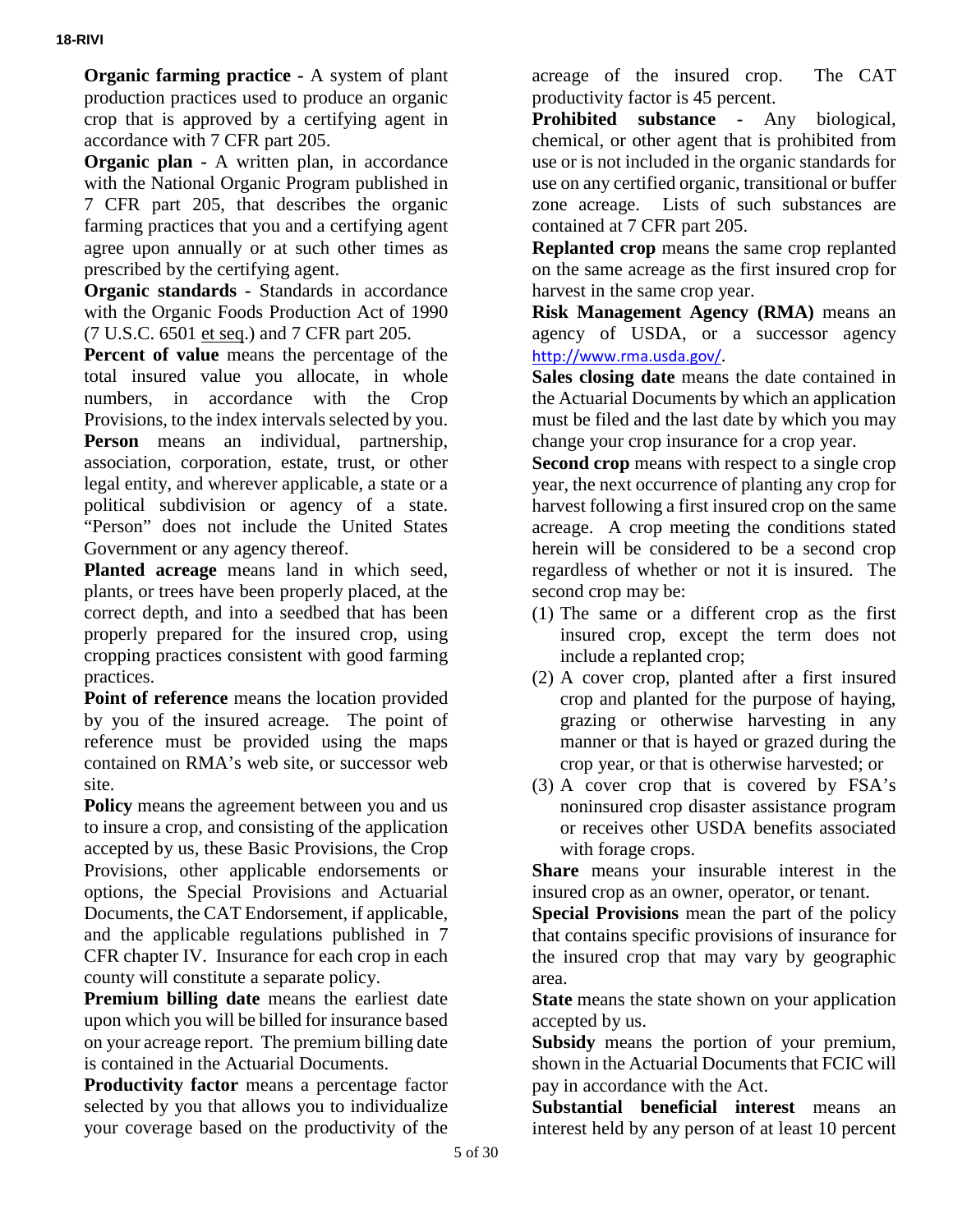in you. This includes all persons, whether foreign or domestic.

- (1) All corporations, partnerships, individuals etc., must be included until the 10 percent interest is reached. For example, there are two corporations that each has a 50 percent interest in you. Each corporation is comprised of two foreign partnerships. Two of the foreign partnerships have a 50 percent interest in one corporation and the other two foreign partnerships have a 50 percent interest in the other corporation. Each of the four foreign partnerships is comprised of two individuals, each having a 50 percent interest in the respective foreign partnership. In this example, each individual would be considered to have a 12.5 percent interest in you. The corporations, foreign partnerships and individuals, whether foreign or domestic, would all have to be reported as having a substantial beneficial interest in you.
- (2) The spouse of any individual applicant or individual insured will be presumed to have a 50 percent interest in the applicant or insured unless the spouses can prove they are legally separated or otherwise legally separate under the applicable state dissolution of marriage laws.
- (3) Any child of an individual applicant or individual insured will not be considered to have a substantial beneficial interest in the applicant or insured unless the child has a separate legal interest in such person.

**Summary of coverage** means our statement to you of the crop insured, dollar amount of protection per acre, premiums, and other information obtained from your application accepted by us, acreage report, and the Actuarial Documents.

**Tenant** means a person who rents land from another person for cash, a share of the crop or a share of the proceeds of the crop. Also see the definition of "share" and "lease".

**Termination date** means the date contained in the Actuarial Documents upon which your insurance ceases to be in effect because of nonpayment of any amount due us under the policy, including premium.

**Total loss factor** means a factor used in the Vegetation Index Crop Provisions indemnity payment calculation. The total loss factor is the percentage of the expected grid index at which the vegetation being measured effectively has zero production, and results in an indemnity payment equal to the full guarantee amount for a unit when the final grid index is less than or equal to the expected grid index multiplied by the total loss factor. The total loss factor is applied only to the Vegetation Index Crop Provisions indemnity payment calculation because the NDVI measures all photosynthetic biomass on the ground, not just the insured crop. Unless otherwise specified in the Special Provisions, the total loss factor is 0.30.

**Transitional acreage -** Acreage on which organic farming practices are being followed that does not yet qualify to be designated as organic acreage.

**Trigger grid index** means the result of multiplying the expected grid index by the coverage level selected by you

**Unit** means the insured acres by crop, intended use, index interval, share, irrigated practice, organic practice, and county within or assigned to a grid.

**Void** means when the policy is considered not to have existed for a crop year.

**Volunteer crop** means a crop that was planted in a previous crop year on the applicable acreage or drifted from other acreage, successfully selfseeded, and is growing this crop year on the applicable acreage without being intentionally sown or managed.

#### **2. Application**.

With respect to your application for insurance:

- (a) You must provide the completed application form to your agent not later than the sales closing date of the initial insurance year for each crop for which insurance is requested;
- (b) If all required information is not provided, including but not limited to all social security numbers (SSN) and employer identification numbers (EIN) for you and any person with a substantial beneficial interest in you, your application will not be considered accepted by us and no insurance will be provided;
- (c) You must include:
	- (1) Your county, grid ID, coverage level, productivity factor, crop, index interval, percent of value and any other material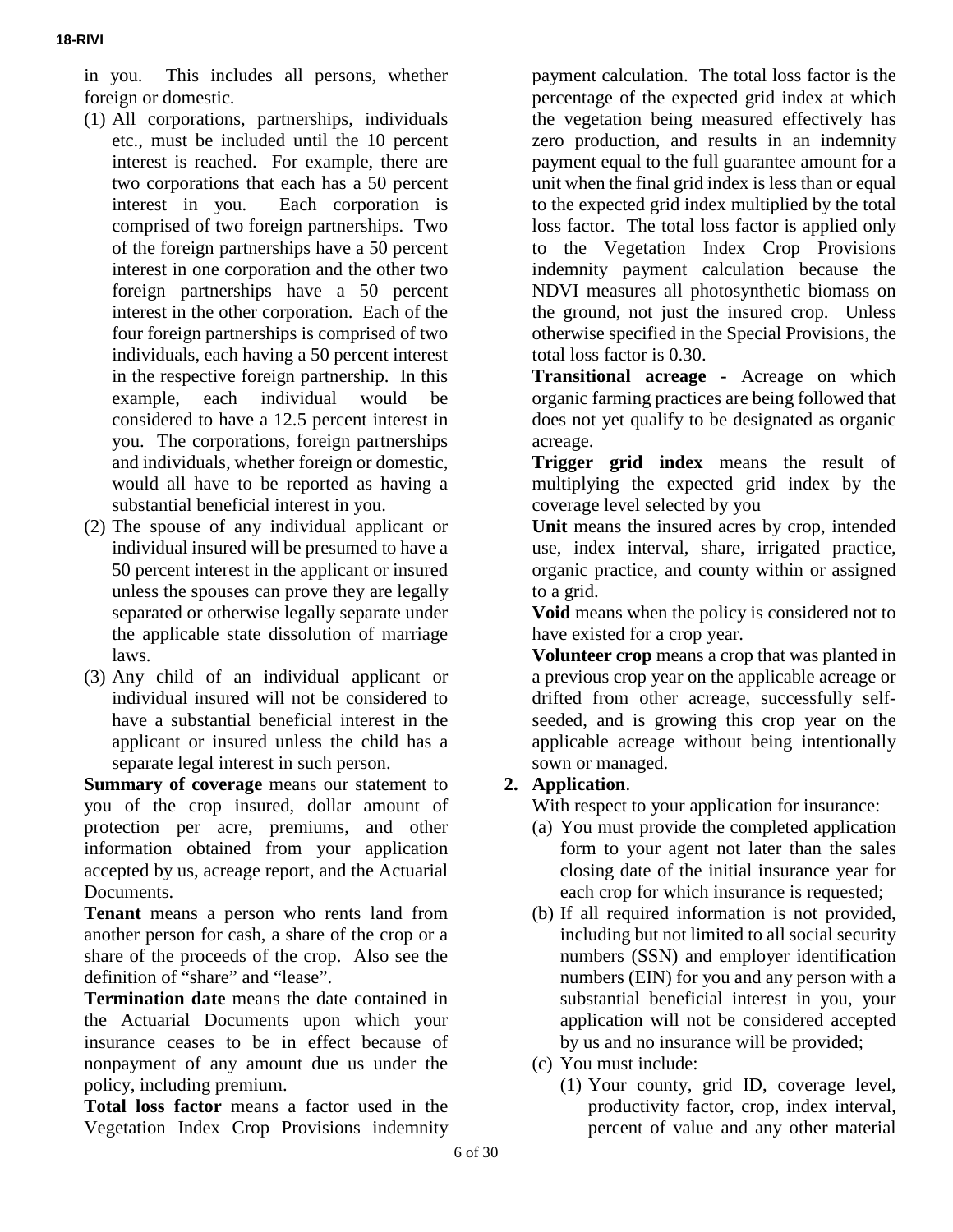information required on the application to insure the crop;

- (2) Your SSN if you are an individual;
- (3) Your EIN if you are a person other than an individual; and
- (4) The following for all persons who have a substantial beneficial interest in you:
	- (i) The SSN for individuals; or
	- (ii) The EIN for persons other than individuals and the SSNs for all individuals that comprise the person with the EIN if such individuals also have a substantial beneficial interest in you;
- (d) If your application contains an incorrect SSN or EIN for you or a person with a substantial beneficial interest in you:
	- (1) Except as provided in section  $2(d)(2)$ , your application will be accepted and insurance will be provided if you:
		- (i) Correct the SSN or EIN prior to earning an indemnity; and
		- (ii) Are eligible for insurance.
	- (2) Your application will be considered not to have been accepted by us, no insurance will be provided for the year of application and for any subsequent crop years, as applicable, and such policies will be void if:
		- (i) The SSN or EIN is not corrected by you prior to earning an indemnity; or
		- (ii) You correct the SSN or EIN for you or a person with a substantial beneficial interest in you but:
			- (A)It is determined that the incorrect number would have allowed you to obtain disproportionate benefits under the crop insurance program;
			- (B) You are determined to be ineligible for insurance; or
			- (C) It is determined that the incorrect number would have allowed you to avoid an obligation or requirement under any state or Federal law.
	- (3) When any of your policies are void under section  $2(d)(2)$ :
		- (i) You must repay any indemnity payment that may have been paid for

all applicable crops and crop years;

- (ii) Even though the policies are void, you will still be required to pay an amount equal to 20 percent of the premium that you would otherwise be required to pay; and
- (iii)If you previously paid premium or administrative fees, any amount in excess of the amount required in section  $2(d)(3)(ii)$  will be returned to you;
- (e) Your share for all crops included on your application will be reduced proportionately by the percentage interest in you of persons with a substantial beneficial interest in you if:
	- (1) The SSNs or EINs of such persons are included on your application;
	- (2) The SSNs or EINs are correct; and
	- (3) Such persons are ineligible for insurance;
- (f) Notwithstanding any of the provisions in this section, if you certify to an incorrect SSN or EIN, or receive an indemnity payment and the SSN or EIN was not correct; you may be subject to civil, criminal or administrative sanctions;
- (g) If any of the information regarding persons with a substantial beneficial interest in you changes after the sales closing date for the current crop year, you must revise your application by the sales closing date for the next crop year to reflect the correct information. However, if such information changed less than 30 days before the sales closing date for the next crop year, you must revise your application by the sales closing date for the following crop year. If you fail to provide the required revisions, the provisions in section 2(e) will apply;
- (h) If you are, or a person with a substantial beneficial interest in you is, not eligible to obtain a SSN or EIN, whichever is required, you must request an assigned number from us for the purposes of this policy:
	- (1) A number will be provided only if you can demonstrate you are, or a person with a substantial beneficial interest in you is, as applicable, eligible to receive benefits under the Act or any other applicable law;
	- (2) If you do not request a number or a number cannot be provided for you in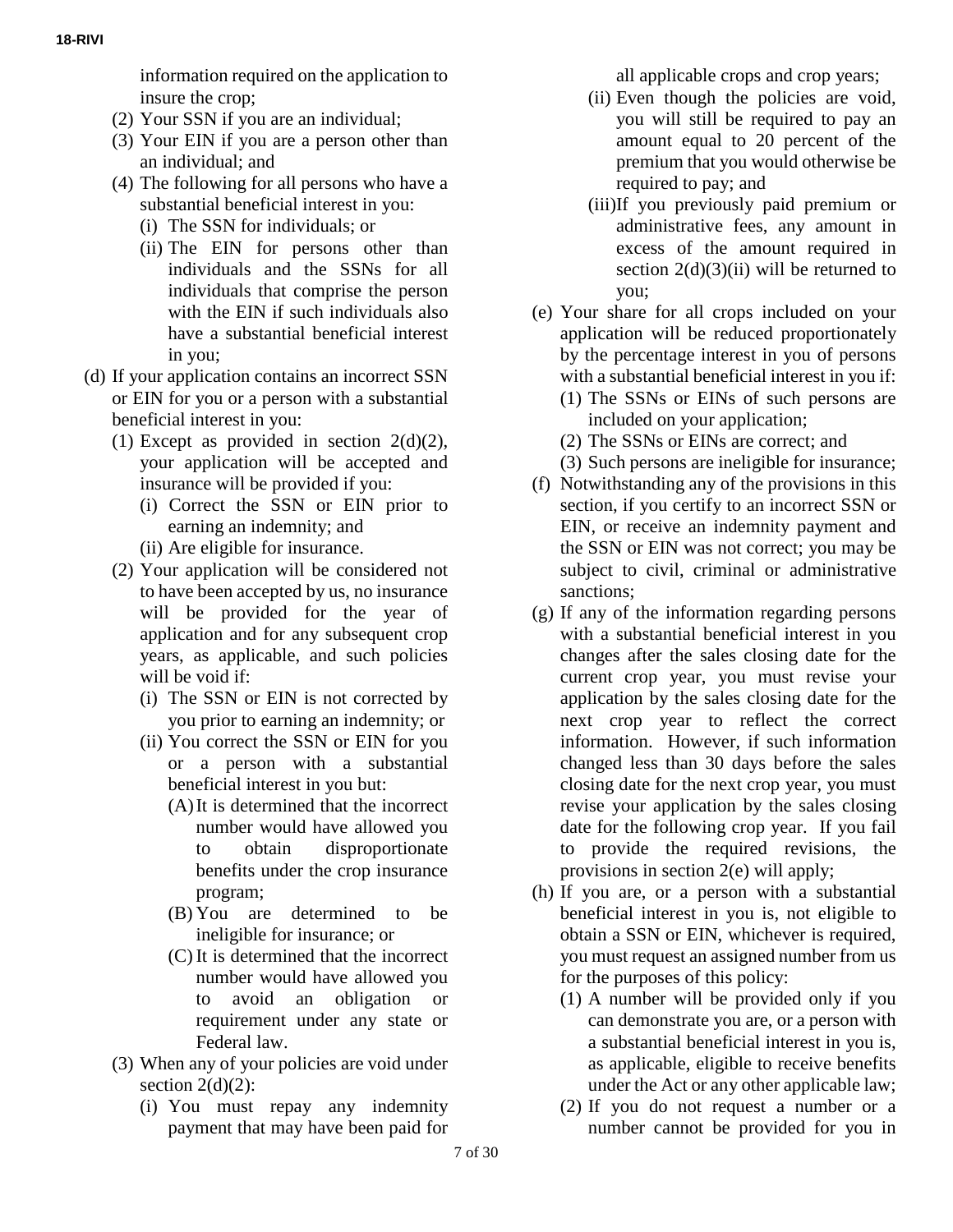accordance with section  $(2)(h)(1)$ , your application will not be accepted by us; or

- (3) If you do not request a number or a number cannot be provided for any person with a substantial beneficial interest in you in accordance with section  $2(h)(1)$ , the amount of insurance for all crops on the application will be reduced proportionately by the percentage interest of such person in you.
- (i) When obtaining CAT or additional coverage, you must provide information to us regarding crop insurance you obtained for the same crop from any other approved insurance provider or from any FSA office. The information provided must include the date such insurance was obtained and the amount of the administrative fee; and
- (j) Any person may sign any document relative to crop insurance on your behalf, provided that you have a properly executed power of attorney or such other legally sufficient document authorizing such person to sign on your behalf. You are still responsible for the accuracy of all information provided on your behalf and may be subject to the consequences in section 9(f), and any other applicable consequences, if any information has been misreported.
- **3. Life of Policy, Cancellation, and Termination**.
	- (a) This is a continuous policy.
	- (b) For the initial crop year after your application is accepted by us, your policy:
		- (1) Cannot be cancelled by you;
		- (2) May be cancelled or terminated by operation of the terms of the policy; or
		- (3) May be cancelled or terminated by us.
	- (c) After the initial crop year your application is accepted by us, your policy will continue in force for each succeeding crop year, unless:
		- (1) Canceled by you in accordance with the terms of the policy;
		- (2) Terminated or cancelled by operation of the terms of the policy; or
		- (3) Terminated or cancelled by us.
	- (d) Written notice, in accordance with section 28, of cancellation of your policy by either you or us must be provided to the other on or before the cancellation date.
	- (e) If cancellation or termination of insurance

occurs for any reason, including but not limited to indebtedness, suspension, debarment, disqualification, cancellation by you or us, or violation of the controlled substance provisions of the Food Security Act of 1985, you must submit a new application on or before the sales closing date for the crop if you want to obtain insurance for your crop after you become eligible for insurance. Insurance will not be provided if you are ineligible under this policy or under any Federal statute or regulation.

- (f) Any amount due to us for any policy authorized under the Act will be offset from any payment due you for this or any other crop insured with us under the authority of the Act.
	- (1) Even if you have not yet been paid, you must still pay the premium and administrative fee on or before the termination date for you to remain eligible for insurance.
	- (2) If we offset any amount due us from a payment owed to you, the date of payment for the purpose of determining whether you have a delinquent debt will be the date RMA publishes the final grid index for the applicable index interval.
- (g) A delinquent debt for any policy will make you ineligible to obtain crop insurance authorized under the Act for any subsequent crop year and result in termination of all your policies in accordance with section  $3(g)(2)$ .
	- (1) With respect to ineligibility for a delinquent debt:
		- (i) Ineligibility for crop insurance will be effective on:
			- (A)The date that a policy was terminated in accordance with section  $3(g)(2)$  for the crop for which you failed to pay premium, an administrative fee, or any related interest owed, as applicable;
			- (B) The payment due date contained in any notification of indebtedness for any overpaid indemnity, prevented planting payment or replanting payment, if you fail to pay the amount owed,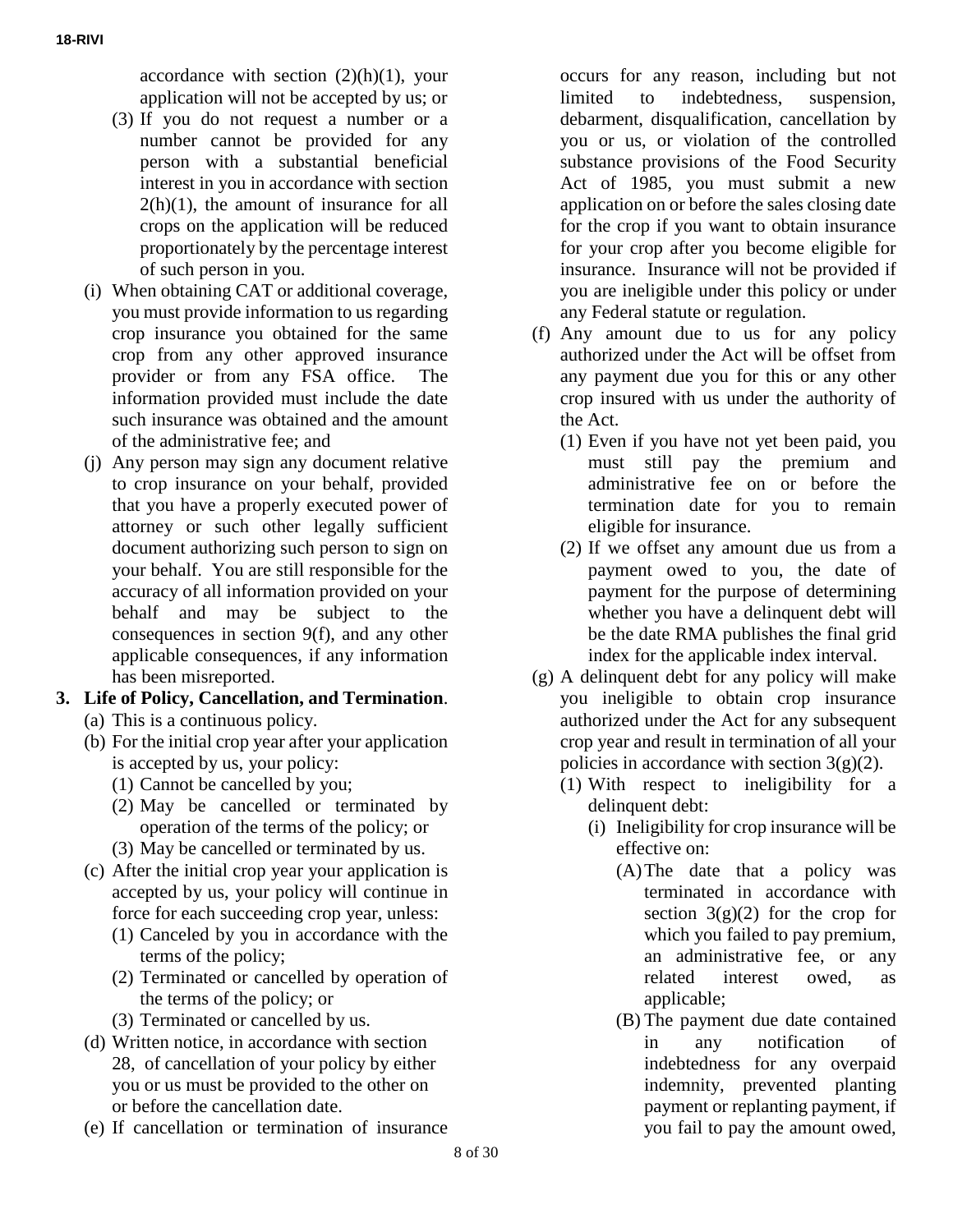including any related interest owed, as applicable, by such due date; or

- (C) The termination date for the crop year prior to the crop year in which a scheduled payment is due under a written payment agreement if you fail to pay the amount owed by any payment date in any agreement to pay the debt.
- (ii) If you are ineligible and a policy has been terminated in accordance with section  $3(g)(2)$ , you will not receive any indemnity payment, prevented planting payment or replanting payment, if applicable, and such ineligibility and termination of a policy may affect your eligibility for benefits under other USDA programs. Any indemnity payment, prevented planting payment or replanting payment, if applicable, that may be owed for the policy before it has been terminated will remain owed to you, but may be offset in accordance with section 3(f), unless your policy was terminated in accordance with sections  $3(g)(2)(i)$ , (ii), or (iv).
- (2) With respect to termination for delinquent debt:
	- (i) For a policy with unpaid administrative fees or premiums, termination will be effective on the termination date immediately following the billing date for the crop year:
		- (A)For policies for which the sales closing date is prior to the termination date, such policies will terminate for the current crop year even if insurance attached prior to the termination date; and
		- (B) Such termination will be considered effective as of the sales closing date and no insurance will be considered to have attached for the crop year and no indemnity, prevented planting or replant payment will

be owed;

- (ii) For a policy with other amounts due, termination will be effective on the termination date immediately following the date you have a delinquent debt:
	- (A)For policies for which the sales closing date is prior to the termination date, such policies will terminate for the current crop year even if insurance attached prior to the termination date; and
	- (B) Such termination will be considered effective as of the sales closing date and no insurance will be considered to have attached for the crop year and no indemnity payment will be owed;
- (iii)For your other policies for which a debt is not delinquent but are terminated because of a policy terminated under sections  $3(g)(i)$  or (ii), termination will be effective on the termination date that coincides with the termination date for the policy with the delinquent debt or, if there is no coincidental termination date, the termination date immediately following the date you become ineligible; or
- (iv)For execution of a written payment agreement and failure to make any scheduled payment, termination will be effective on the termination date for the crop year prior to the crop year in which you failed to make the scheduled payment:
	- (A)For this purpose only, the crop year will start the day after the termination date and end on the next termination date.
	- (B) For example, if the termination date is November 30 and you fail to make a payment on November 15, 2012, your policy will terminate on November 30, 2011, for the 2012 crop year.
- (3) For all policies terminated under sections  $3(g)(2)(i)$ , (ii), or (iv), any indemnity,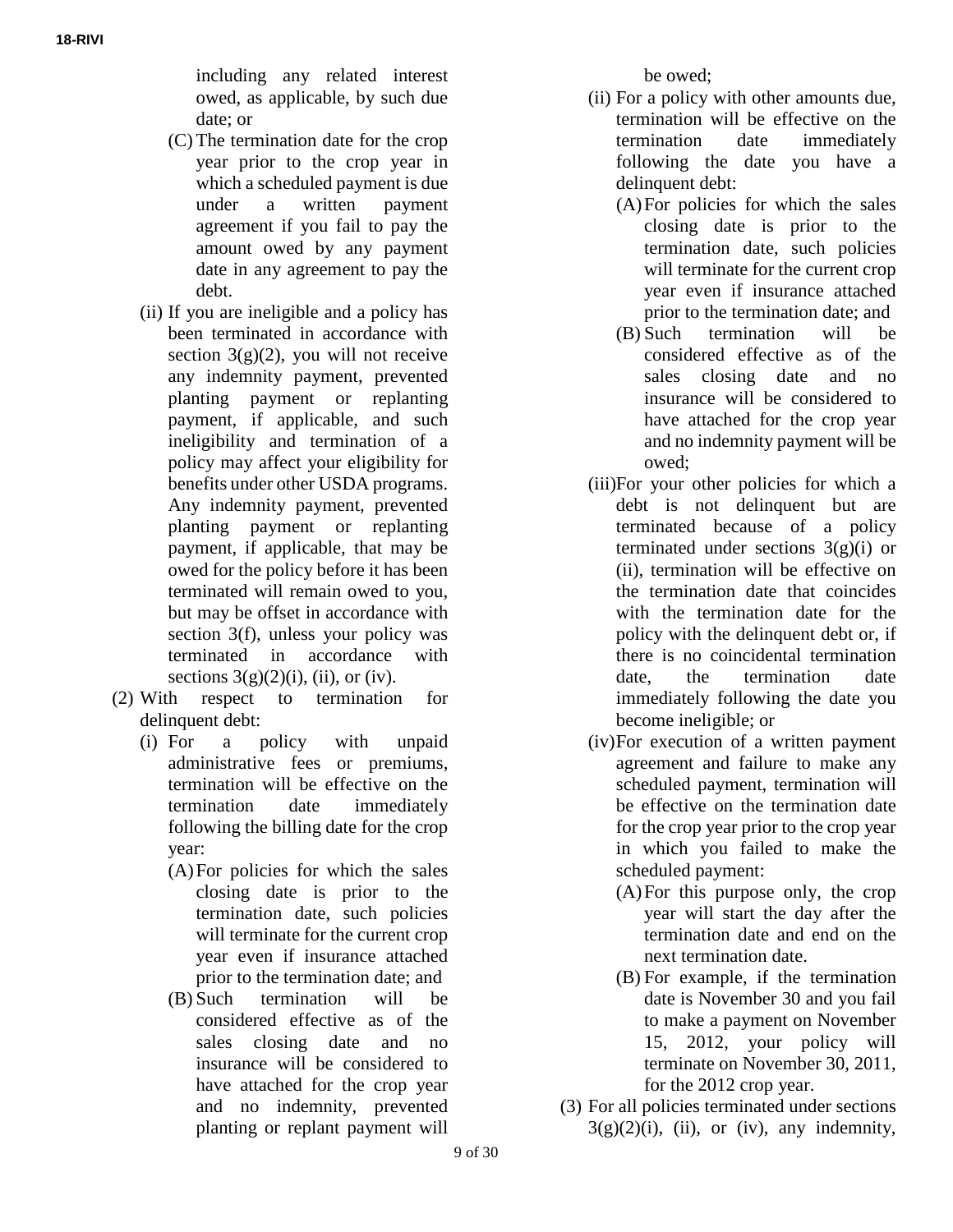prevented planting or replanting payments paid subsequent to the termination date must be repaid.

- (4) Once the policy is terminated, it cannot be reinstated for the current crop year unless:
	- (i) The termination was in error;
	- (ii) The Administrator of the Risk Management Agency, at his or her sole discretion, determines that the following conditions are met:
		- (A)In accordance with 7 CFR part 400, subpart U, and FCIC issued procedures, you provide documentation that your failure to pay your debt is due to an unforeseen or unavoidable event or an extraordinary weather event that created an impossible situation for you to make timely payment;
		- (B) You remit full payment of the delinquent debt owed to us or FCIC with your request submitted in accordance with section  $3(g)(4)(ii)(C)$ ; and
		- (C) You submit a written request for reinstatement of your policy to us no later than 60 days after the termination date or the missed payment date of a previously executed written payment agreement, or in the case of overpaid indemnity or any amount that became due after the termination date, the due date specified in the notice to you of the amount due, if applicable.
			- (1) If authorization for reinstatement, as defined in 7 CFR part 400, subpart U, is granted, your policies will be reinstated effective at the beginning of the crop year for which you were determined ineligible, and you will be entitled to all applicable benefits under such policies, provided you meet all eligibility requirements and

comply with the terms of the policy; and

- (2) There is no evidence of fraud or misrepresentation; or
- (iii)We determine that, in accordance with 7 CFR part 400, subpart U, and FCIC issued procedures, the following are met:
	- (A)You can demonstrate:
		- (1) You made timely payment for the amount of premium owed but you inadvertently omitted some small amount, such as the most recent month's interest or a small administrative fee;
		- (2) The amount of the payment was clearly transposed from the amount that was otherwise due, (For example, you owed \$892 but you paid \$829); or
		- (3) You timely made the full payment of the amount owed but the delivery of that was payment was delayed, and was postmarked no more than seven calendar days after the termination date or the missed payment date of a previously executed written payment agreement, or in the case of overpaid indemnity or any amount that became due after the termination date, the due date specified in a notice to you of an amount due, as applicable;
	- (B) You remit full payment of the delinquent debt owed to us; and
	- (C) You submit a written request for reinstatement of your policy to us in accordance with 7 CFR part 400, subpart U, and applicable procedures no later than 30 days after the termination date or the missed payment date of a previously executed written payment agreement, or in the case of overpaid indemnity or any amount that became due after the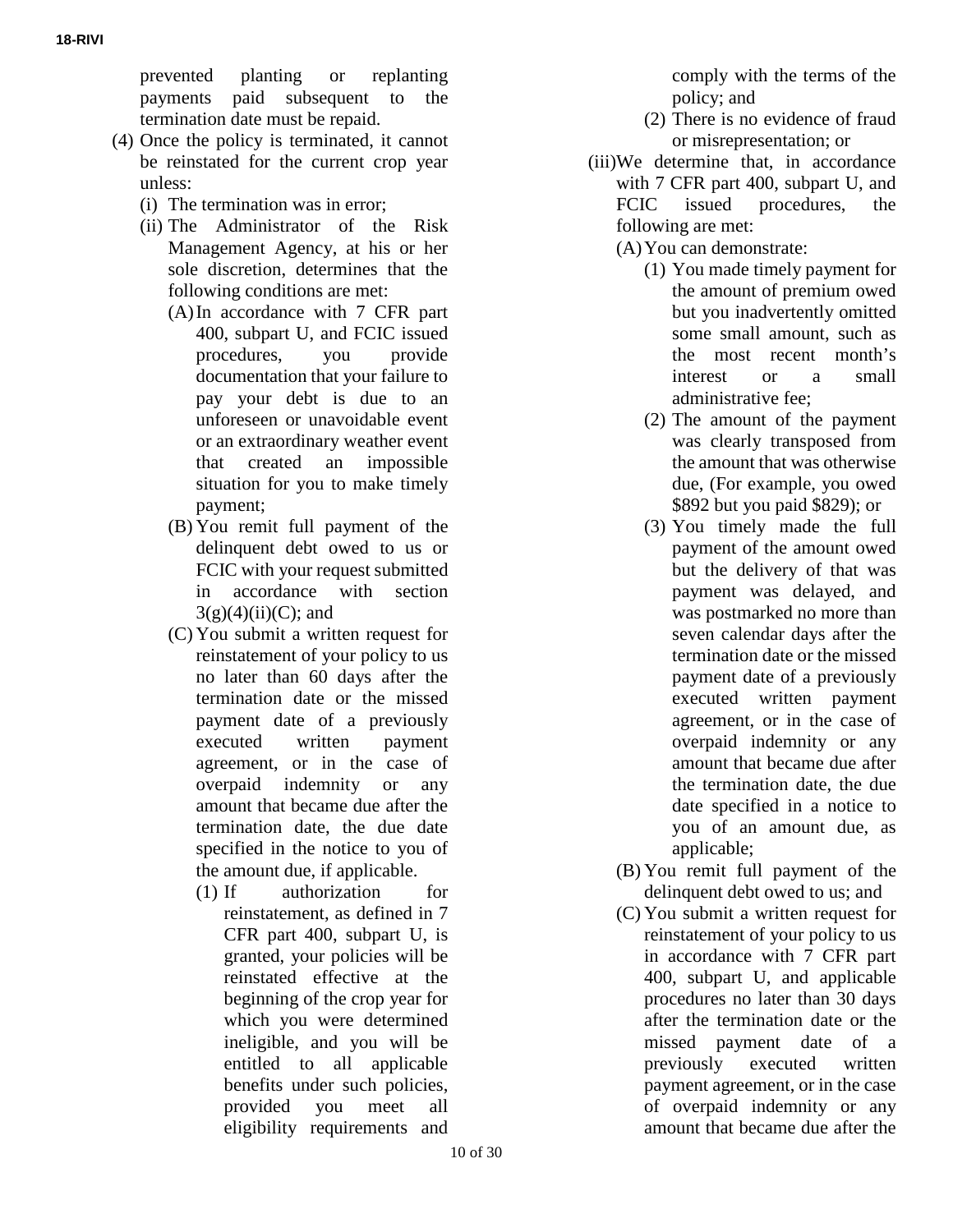termination date, the due date specified in the notice to you of the amount due, if applicable; and

- (D)If authorization for reinstatement, as defined in 7 CFR part 400, subpart U, is granted, your policies will be reinstated effective at the beginning of the crop year for which you were determined ineligible, and you will be entitled to all applicable benefits under such policies, provided you meet all eligibility requirements and comply with the terms of the policy; and
- (E) There is no evidence of fraud or misrepresentation.
- (5) To regain eligibility, you must:
	- (i) Repay the delinquent debt in full;
	- (ii) Execute a written payment agreement, in accordance with 7 CFR, part 400, subpart U, or successor regulation, and make payments in accordance with the agreement; or
	- (iii)Have your debts discharged in bankruptcy.
- (6) After you become eligible for crop insurance, if you want to obtain insurance for your crops, you must submit a new application on or before the sales closing date for the crop. Since applications for crop insurance cannot be accepted after the sales closing date, if you make any payment after the sales closing date, you cannot apply for insurance until the next crop year.
- (7) For example, for the 2013 crop year, if crop A, with a termination date of October 31, 2013, and crop B, with a termination date of March 15, 2014, are insured and you do not pay the premium for crop A by the termination date, you are ineligible for crop insurance as of October 31, 2013, and crop A's policy is terminated as of that date. Crop B's policy does not terminate until March 15, 2014, and an indemnity for the 2013 crop year may still be owed. If you enter into a written payment agreement on

September 25, 2014, the earliest date by which you can obtain crop insurance for crop A is to apply for crop insurance by the October 31, 2014, sales closing date and for crop B is to apply for crop insurance by the March 15, 2015, sales closing date. If you fail to make a payment that was scheduled to be made on April 1, 2015, your policy will terminate as of October 31, 2014, for crop A, and March 15, 2015, for crop B, and no indemnity, prevented planting payment or replant payment will be due for that crop year for either crop. You will not be eligible for crop insurance for any crop until after the amounts owed are paid in full or have your debts discharged in bankruptcy.

- (8) If you are determined to be ineligible under section 3(g), persons with a substantial beneficial interest in you may also be ineligible until you become eligible again.
- (9) A determination made under:
	- (i) Section  $3(g)(4)(ii)$  may only be appealed to the National Appeals Division in accordance with 7 CFR part 11; and
	- (ii) Section  $3(g)(4)$ (iii) may only be appealed in accordance with section 15.
- (h) In cases where there has been a death, disappearance, judicially declared incompetence, or dissolution of any insured person:
	- (1) If any married individual insured dies, disappears, or is judicially declared incompetent, the policy will automatically convert to the name of the spouse if:
		- (i) The spouse was included on the policy as having a substantial beneficial interest in the insured; and
		- (ii) The spouse has a share of the crop;
	- (2) The provisions in section  $3(h)(3)$  will be applicable if:
		- (i) Any partner, member, shareholder, etc., of an insured entity dies, disappears, or is judicially declared incompetent, and such event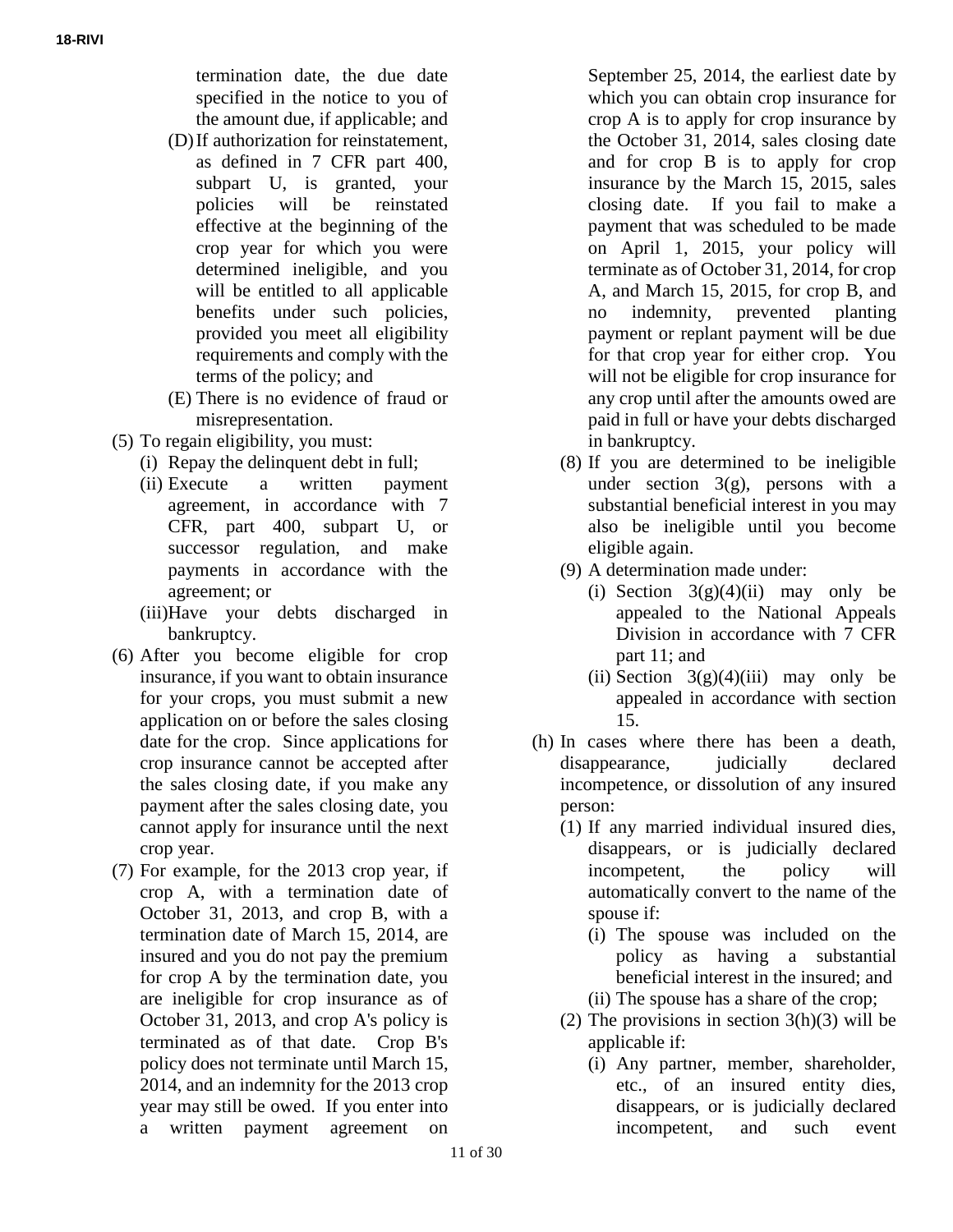automatically dissolves the entity; or

- (ii) An insured individual dies, disappears, or is judicially declared incompetent, and their estate is left to a beneficiary other than a spouse or left to the spouse and the criteria in section  $3(h)(1)$  are not met;
- (3) If the death, disappearance, or judicially declared incompetence occurred:
	- (i) More than 30 days before the cancellation date, the policy is automatically canceled as of the cancellation date; or
	- (ii) Thirty days or less before the cancellation date, the policy will continue in effect through the crop year immediately following the cancellation date and be automatically cancelled as of the cancellation date for the next crop year, unless canceled by the cancellation date prior to the start of the insurance period;
- (4) If any insured entity is dissolved for reasons other than death, disappearance, or judicially declared incompetence:
	- (i) Before the cancellation date, the policy is automatically canceled as of the cancellation date; or
	- (ii) On or after the cancellation date, the policy will continue in effect through the crop year immediately following the cancellation date and be automatically canceled as of the cancellation date immediately following the end of the insurance period for the crop year, unless canceled by the cancellation date prior to the start of the insurance period;
- (5) If section  $3(h)(2)$  or (4) applies:
	- (i) A new application must be submitted on or before the sales closing date for the crop to obtain insurance for the subsequent crop year; and
	- (ii) Any indemnity payment will be paid to the person or persons determined to be beneficially entitled to the payment and such person or persons must comply with all policy

provisions and pay the premium; and

- (6) If section  $3(h)(2)$  or (4) applies, a remaining member of the insured person or the beneficiary is required to report to us the death, disappearance, judicial incompetence, or other event that causes dissolution not later than the next cancellation date, except if section  $3(h)(3)(ii)$  applies. If section  $3(h)(3)(ii)$ applies, such report must be provided to us by the cancellation date for the next crop year. If notice is not provided timely, the provisions of section  $3(h)(2)$ or (4) will apply retroactive to the date such notice should have been provided and any payments made after the date the policy should have been cancelled must be returned.
- (i) We may cancel your policy if no premium is earned for 3 or more consecutive years.
- (j) If at any time during the crop year and for any reason, including but not limited to failure, unavailability, or destruction of the equipment and resulting data, FCIC is not able to receive the EROS NDVI data or the NOAA precipitation data, as applicable, utilized to determine and publish the final grid index for any particular index interval:
	- (1) For any policy in effect when the events in section 3(j) occurs:
		- (i) If the data becomes unavailable before or during one of your insured index intervals:
			- (A)No indemnity will be due for any index interval where the data is not available; and
			- (B) The premiums for such index intervals will not be due or will be refunded to you, as applicable; or
		- (ii) If the data becomes unavailable after one or more of your insured index intervals ends:
			- (A)Any indemnity owed will be paid; and
			- (B) You will still owe premium for such index interval.
	- (2) Sales for the next crop year may be suspended or terminated.

#### **4. Contract Changes**.

(a) We may change the terms of your policy from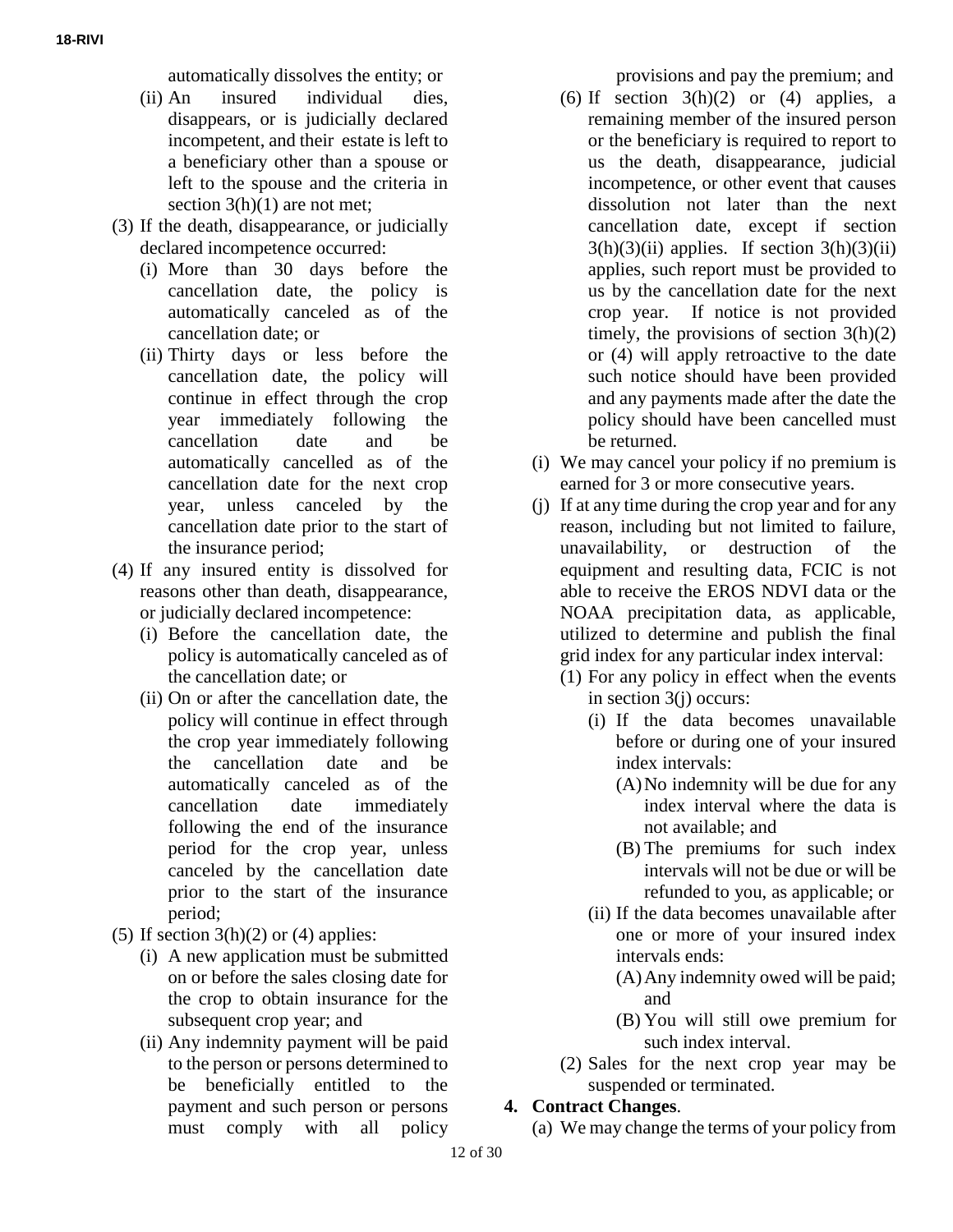year to year.

- (b) Any changes in policy provisions, amounts of insurance, premium rates, program dates, or county base values, if applicable, will be published on RMA's web site, or successor web site, not later than the contract change date. We may only revise this information after the contract change date to correct clear errors, such as the county base value per acre was announced at \$2,500.00 per acre instead of \$250.00 per acre.
- (c) After the contract change date, all changes made in accordance with section 4(b) will be available upon request from your crop insurance agent.
- (d) Not later than 30 days prior to the cancellation date for the insured crop you will be provided, in accordance with section 28, a copy of the changes to these Basic Provisions, Crop Provisions, and Special Provisions.
- (e) Acceptance of all the changes will be conclusively presumed in the absence of notice from you to change or cancel your insurance.

# **5. Insured Crop**.

- (a) The insured crop will be that shown on your application accepted by us and as specified in the Crop Provisions, Special Provisions, or Actuarial Documents, and must be grown on insurable acreage.
- (b) Uninsurable crops include, but are not limited to, any crop:
	- (1) That is not grown on planted acreage;
	- (2) That is a crop type not generally recognized for the area;
	- (3) Where the conditions under which the crop is planted are not generally recognized for the area, such as where agricultural experts or organic agricultural experts determine that planting a non-irrigated crop after a different failed crop on the same acreage in the same crop year is not appropriate for the area;
	- (4) For which the information necessary for insurance, such as county base value per acre and premium rate, is not included in the Actuarial Documents;
	- (5) That is a volunteer crop;
- (6) Planted following the planting and harvesting of the same crop on the same acreage in the same crop year unless specifically permitted by the Crop Provisions or the Special Provisions;
- (7) That is planted for the development or production of hybrid seed or for experimental purposes, unless permitted by the Crop Provisions or Special Provisions; or
- (8) That is used solely for wildlife protection or management. If the lease specifies that a percentage of the crop must be left unharvested, your share will be reduced by such percentage.
- (c) Although certain policy documents may state that a commodity type, intended use, or cropping practice is not insurable, it does not mean all other commodity types, intended uses, or cropping practices are insurable.

# **6. Insured and Insurable Acreage**.

- (a) Your total insured acreage will equal your total insurable acreage unless otherwise allowed in the Crop Provisions. The total number of your insured acres of the crop in the county will not exceed 100 percent of your insurable acreage of the crop in the county.
- (b) Insurable acreage includes:
	- (1) Both insured acres of the crop, and acres of the crop that are not insured if allowed by the Crop Provisions, in the county; and
	- (2) Contiguous acreage of the insured crop located in another grid or county, if elected by the insured. For example, a total of 140 insurable acres are contiguous and located in both county A and county B. You may elect to report: (1) all 140 insurable acres for county A; (2) all 140 insurable acres for county B; or (3) any number of acres assigned by you to county A or county B respectively. Regardless of your choice, no more than 140 total insurable acres can be reported.
- (c) Unless otherwise specified in the Crop Provisions, your insurable acreage is the total number of acres planted to the insured crop:
	- (1) In the county and grid ID listed on your application accepted by us;
	- (2) For which premium rates are provided in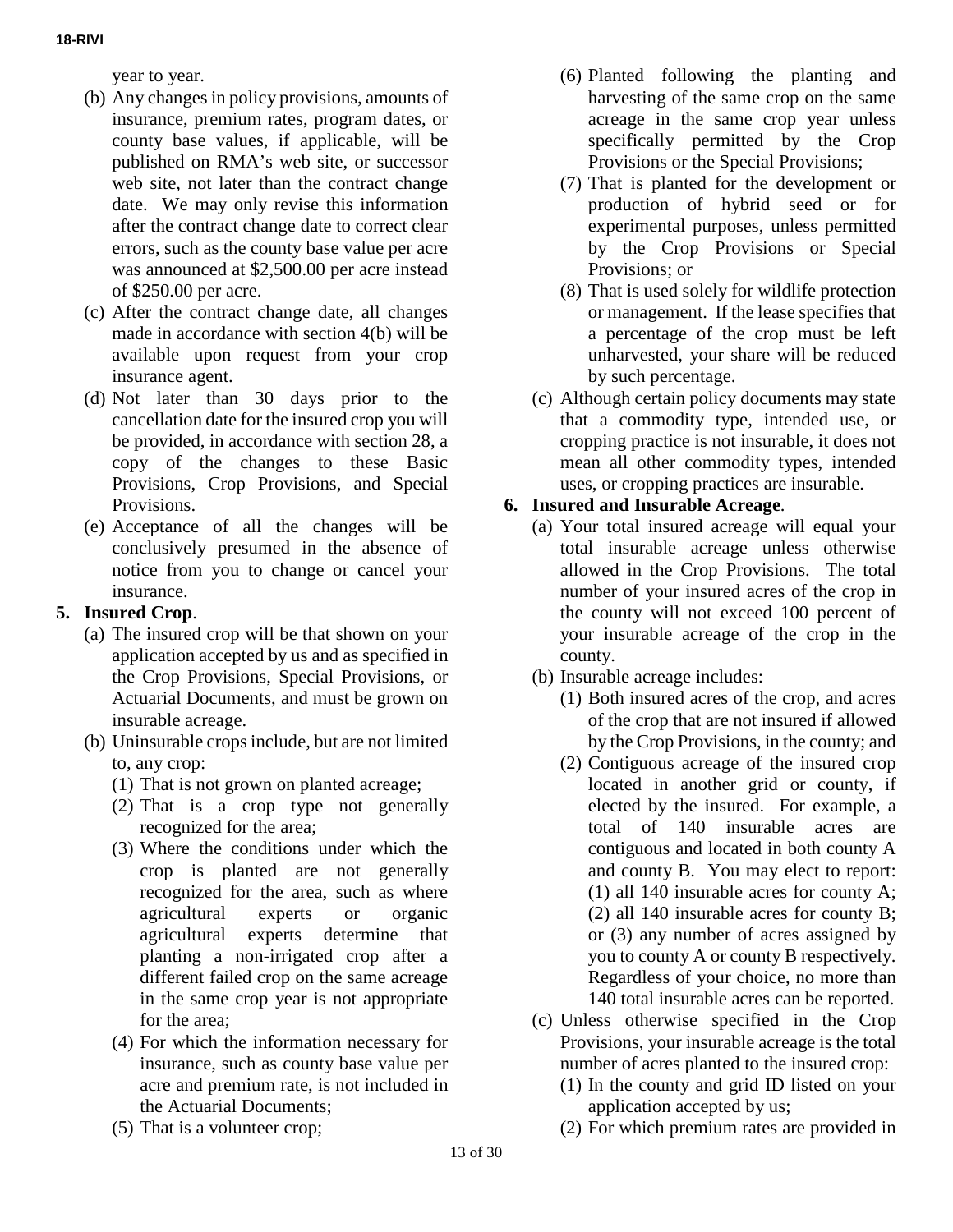- the Actuarial Documents; and
- (3) In which you have a share.
- (d) To be insured, acreage must be:
	- (1) Planted to the insured crop on or before the final planting date provided in the Actuarial Documents;
	- (2) Reported by the acreage reporting date; and
	- (3) Located in the county, including applicable contiguous acres, listed on your application accepted by us.
- (e) The same acres cannot be insured in more than one grid ID or county during the crop year.
- (f) The grid ID and county are determined based on a point of reference selected by you. Separate points of reference must be established as follows:
	- (1) A separate point of reference must be selected for non-contiguous insured acreage in a grid, by crop and intended use: and
	- (2) With respect to contiguous insured acreage, a point of reference must be selected as follows:
		- (i) If you choose to combine the contiguous insured acreage into one grid, you must establish a point of reference for the insured contiguous acreage by crop and intended use. For example, contiguous acreage is located in two grids. Some of the acreage physically located in each grid is intended for haying and the remaining is intended for grazing. If you choose to insure all the acreage in one grid, you must establish a separate point of reference for each intended use, for a total of two points of reference in the grid; or
		- (ii) If you choose to separate the contiguous insured acreage into separate grids or counties, you must establish a point of reference for each selected grid by crop and intended use. For example, the contiguous acreage is located in four grids and you choose to insure the acreage in separate grids, the acreage can be

separated into two, three, or four grids and you must establish a point of reference in each grid selected, by crop and intended use.

- (g) We will not insure any acreage:
	- (1) That must remain unharvested according to your lease;
	- (2) Enrolled in any other program administered by the USDA that prohibits haying and grazing, including but not limited to, the Conservation Reserve Program and Wetland Reserve Program;
	- (3) Where the crop was destroyed or put to another use during the crop year for the purpose of conforming with, or obtaining a payment under, any other program administered by the USDA that prohibits haying and grazing, including but not limited to, the Conservation Reserve Program and Wetland Reserve Program; or
	- (4) Where you have failed to follow good farming practices for the insured crop.
		- (i) We will notify you if we identify an issue regarding good farming practices.
		- (ii) If we notify you, you must contact FCIC for a determination of whether your production methods are considered to be good farming practices.
- (h) If you have insured acreage and:
	- (1) You sell or cash lease all or part of the insured acreage to another person you may be eligible to receive any indemnities for insured index intervals during or prior to such action:
		- (i) Insurance will cease and no coverage will be provided for any subsequent index intervals and the full premium for the insurance period is owed by you; and
		- (ii) You may be able to transfer your insurance rights in accordance with section 23; or
	- (2) Except as provided in section 6(i), acreage of the insured crop is destroyed or otherwise disposed of, you may be eligible to receive any indemnities for insured index intervals during or prior to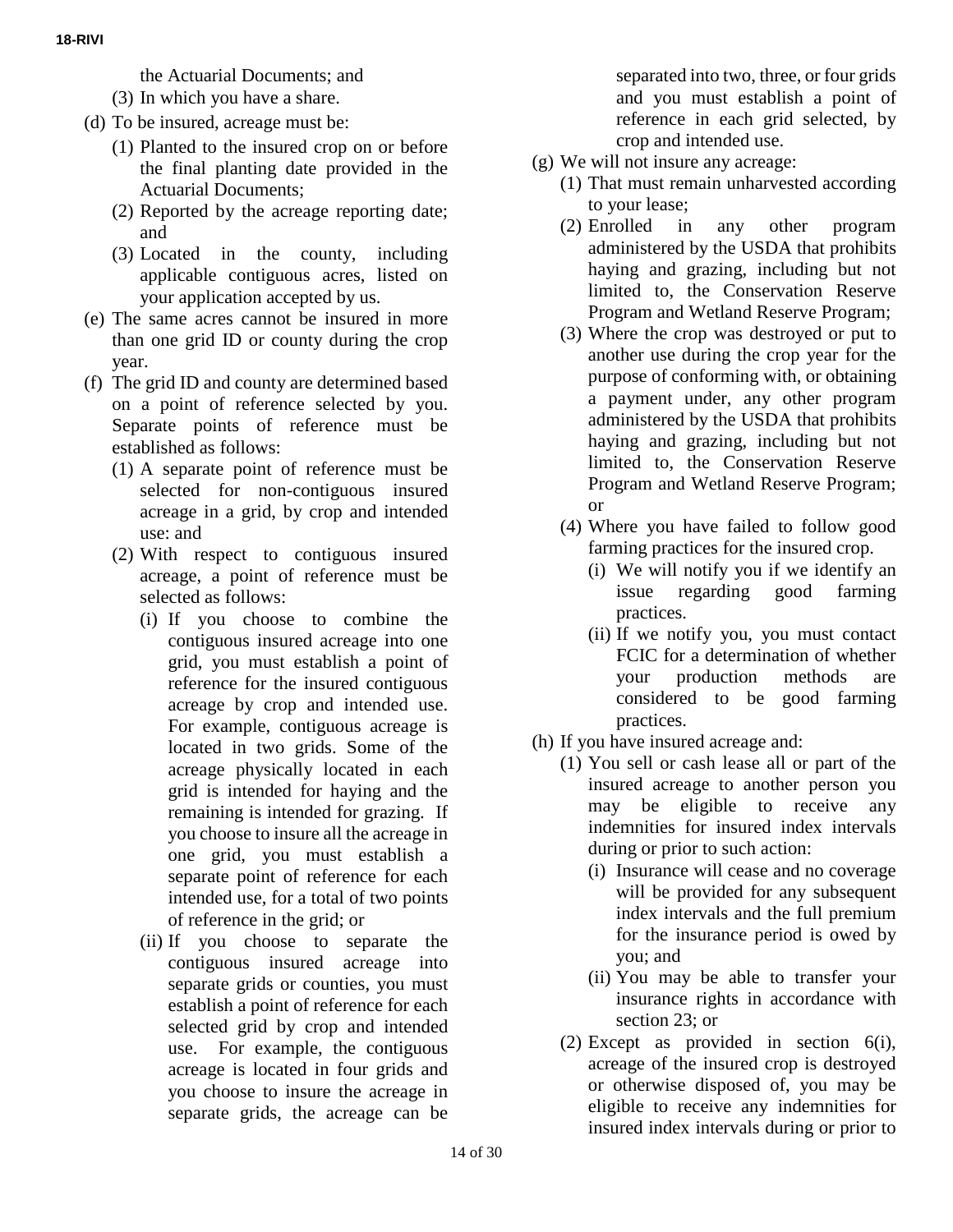such action but insurance will cease and no coverage will be provided for any subsequent index intervals on the destroyed acreage and the full premium for the insurance period is owed by you.

- (i) With respect to acreage of a first insured crop in the crop year that has suffered an insurable loss and the acreage is planted to a second crop, except in the case of double cropping described in sections 6(k) and (l):
	- (1) If you elect not to insure the second crop on the same acreage for harvest in the same crop year:
		- (i) You may collect 100 percent of the indemnities owed for the first insured crop for all insured index intervals during or prior to planting the second crop;
		- (ii) You will pay 100 percent of the full premium that you would otherwise owe for the first insured crop for the insurance period; and
		- (iii)Insurance will cease and no coverage will be provided for the first insured crop for any index intervals subsequent to the planting of the second crop;
	- (2) If you elect to insure the second crop:
		- (i) You will pay the full premium for the second crop, and if there is an insurable loss to the second crop, receive the full amount of indemnity that may be due for the second crop, regardless of whether there is a subsequent crop planted on the same acreage;
		- (ii) You may collect 35 percent of the indemnities owed or received for the first insured crop for all insured index intervals during or prior to planting the second crop;
		- (iii)You will pay 35 percent of the full premium that you would otherwise owe for the first insured crop for the insurance period;
		- (iv)If the second crop does not suffer an insurable loss, you may collect an indemnity equal to 65 percent of the indemnities not previous paid under section  $6(i)(2)(ii)$  and you must pay

the remaining 65 percent of the premium for the first insured crop that you did not pay under section  $6(i)(2)(iii)$ ; and

- (v) Insurance will cease and no coverage will be provided for the first insured crop for any index intervals subsequent to the planting of the second crop;
- (3) If the first insured crop is:
	- (i) Insured under this policy, you must provide written notice to us of your election not to insure acreage of a second crop:
		- (A)At the time the first insured crop is released by us; or
		- (B) If the first insured crop is not released by us:
			- (1) By the acreage reporting date for the second crop if it is insured under this policy; or
			- (2) Before planting the second crop if the second crop is insured under any other policy; or
	- (ii) Not insured under this policy, you must provide written notice to us of your election not to insure acreage of a second crop before the second crop insured under this policy is planted;
- (4) In the event a second crop is planted and insured with a different insurance provider, or planted and insured by a different person, you must provide written notice to each insurance provider that a second crop was planted;
- (5) If you fail to provide a notice as specified in  $6(i)(3)$  and (4), the second crop acreage will be insured in accordance with applicable policy provisions and you must repay any overpaid indemnity for the first insured crop;
- (6) You must report the crop acreage that will not be insured on the applicable acreage report; and
- (7) The reduction in the amount of indemnity and premium specified in section  $6(i)(2)(ii)$  and (iii) will apply:
	- (i) Notwithstanding the priority contained in the Agreement to Insure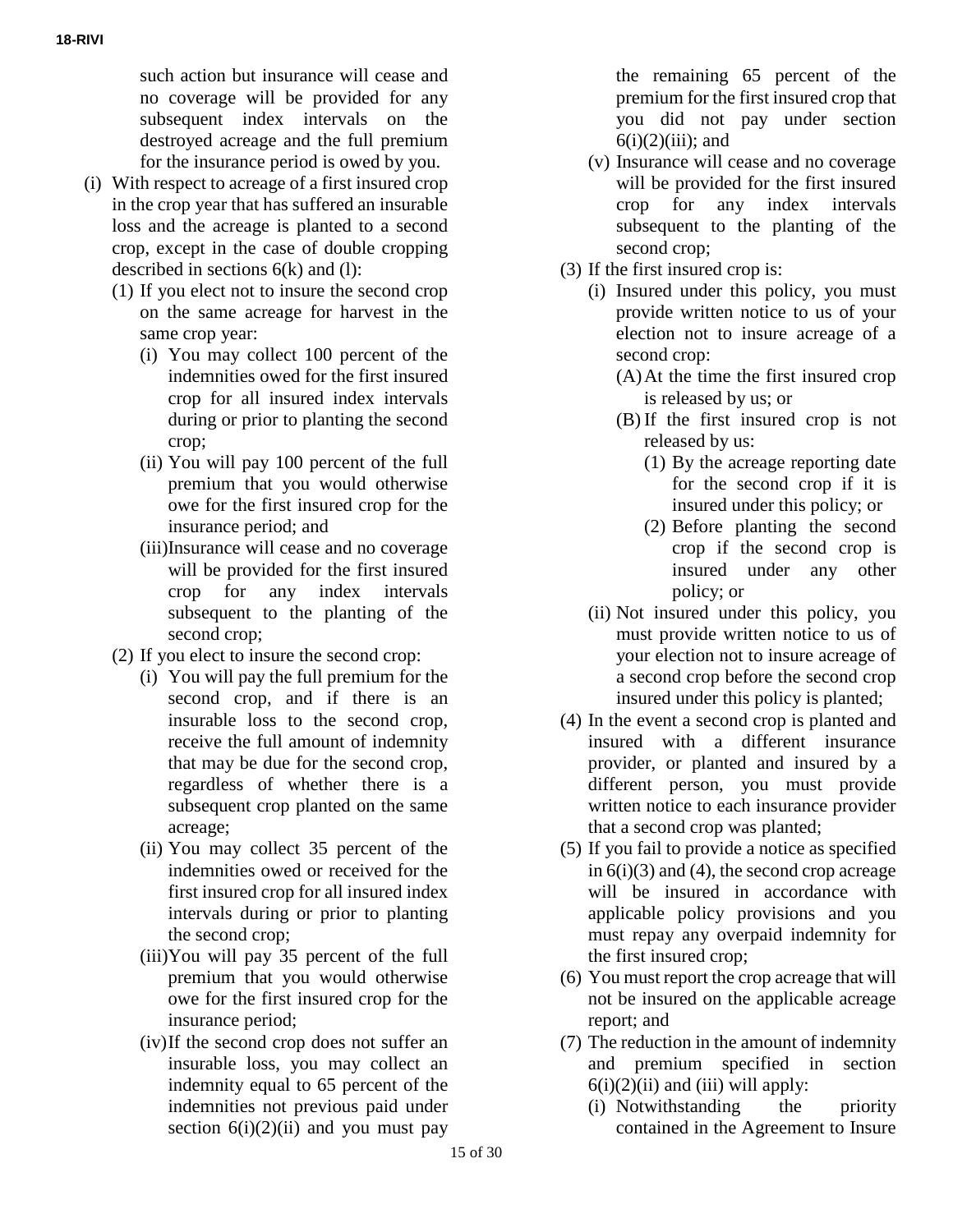section, to any premium owed or indemnity paid in accordance with the Crop Provisions, and any applicable endorsement; and

- (ii) Regardless of whether another person plants the second crop on any acreage where the first insured crop was planted.
- (j) A crop planted following a second crop or following an insured crop that is prevented from being planted after a first insured crop is not insurable, unless:
	- (1) It is a generally recognized practice for the area to plant three or more crops for harvest on the same acreage in the same crop year;
	- (2) Additional coverage provided under the authority of the Act is offered for the third or subsequent crop in the same crop year;
	- (3) You provide records acceptable to us that show:
		- (i) You have produced and harvested the insured crop following two other crops harvested on the same acreage in the same crop year in at least two of the last four years in which you produced the insured crop; or
		- (ii) The applicable acreage has had three or more crops produced and harvested on it in at least two of the last four years in which the insured crop was grown on it; and
	- (4) The amount of insurable acreage will not exceed 100 percent of the greatest number of acres for which you provide the records required in section  $6(j)(3)$ .
- (k) Notwithstanding section  $6(i)(2)(ii)$ , you may receive a full indemnity for a first insured crop when a second crop, regardless of whether or not the second crop is insured or sustains an insurable loss, if each of the following conditions is met:
	- (1) It is a practice that is generally recognized by agricultural experts or organic agricultural experts for the area to plant two or more crops for harvest in the same crop year;
	- (2) The second crop is customarily planted after the first insured crop for harvest on the same acreage in the same crop year in

the area;

- (3) Additional coverage offered under the authority of the Act is available in the county on the two or more crops that are double cropped; and
- (4) You provide records acceptable to us of acreage and production that show you have double cropped acreage in at least two of the last four crop years in which the first insured crop was planted, or that show the applicable acreage was double cropped in at least two of the last four crop years in which the first insured crop was grown on it.
- (l) If the conditions in section 6(k) have been met, the receipt of a full indemnity on both crops that are double cropped is limited to the number of acres for which you can demonstrate you have double cropped or that have been historically double cropped.
	- (1) If the records you provided are for acreage you double cropped in at least two of the last four crop years, you may double crop any acreage of the insured crop in the county up to the maximum number of acres for which you have double cropping history (for example, if you have double cropped 100 acres of wheat and soybeans in the county and you acquire an additional 100 acres in the county, you can double crop any of the 200 acres in the county as long as the total number of double cropped acreage does not exceed 100 acres in the county); or
	- (2) If the records you provided are for acreage that another producer double cropped in at least two of the last four crop years you may only double crop the same physical acres for which double cropping records were provided (for example, if a neighbor has double cropped 100 acres of wheat and soybeans in the county and you acquire your neighbor's 100 double cropped acres and an additional 100 acres in the county, you can only double crop the same 100 acres that your neighbor double cropped).
- (m)We may restrict the amount of acreage that we will insure to the amount allowed under any acreage limitation program established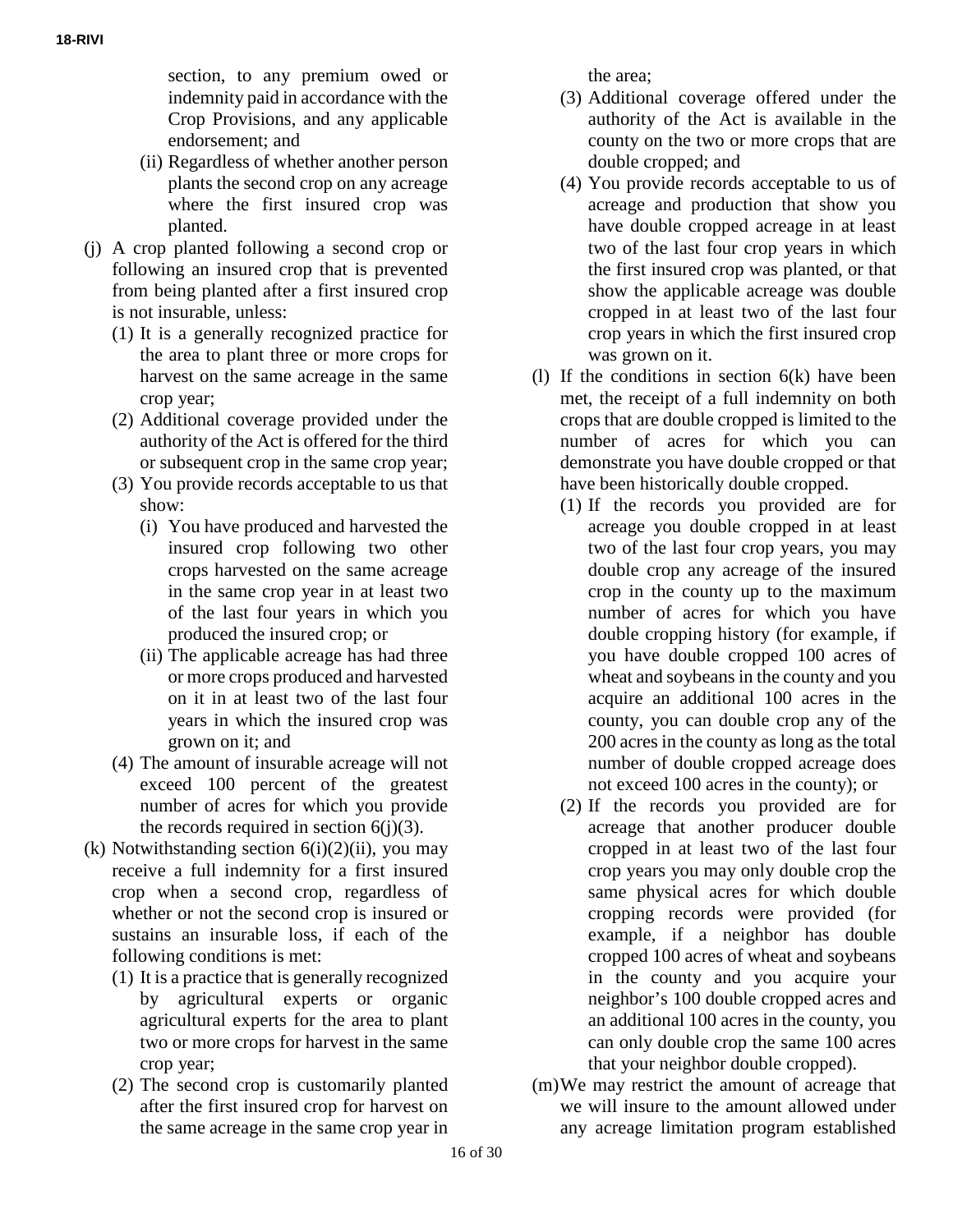by the USDA if we notify you of that restriction prior to the sales closing date.

- **7. Amounts of Protection and Coverage Levels**.
	- (a) The dollar amount of protection per acre is equal to the county base value per acre, as specified in the Actuarial Documents, multiplied by the coverage level selected by you, multiplied by the productivity factor selected by you.
		- (1) For CAT policies, the coverage level is 65 percent and the productivity factor is 45 percent.
		- (2) For additional coverage policies:
			- (i) You may select only one coverage level from 70 percent through 90 percent for the county, crop, intended use, and irrigated practice; and
			- (ii) You may select only one productivity factor from 60 percent through 150 percent for the county, crop, intended use and irrigated practice.
	- (b) You will have only one dollar amount of protection per acre for each county, crop, commodity type, intended use, index interval, and irrigated practice.
	- (c) Your policy protection per unit, as shown on your Summary of Coverage:
		- (1) Is equal to the dollar amount of protection per acre multiplied by your insured acres, multiplied by the percent of value selected by you, and multiplied by your share; and
		- (2) Will be calculated separately for each unit.
	- (d) On or before the sales closing date you may change the coverage level or the productivity factor for each insured county, crop, and intended use, as applicable. Changes must be in writing and received by us by the sales closing date. If no changes are received by the sales closing date, we will assign the same coverage level and productivity factor as the previous year.
	- (e) You are responsible for the information provided to establish insurance and guarantees. If at any time we discover you have misreported any information, including, but not limited to insurable acreage, insured acreage, share, and grid ID, the following actions will be taken, as applicable:
- (1) Any overpaid indemnity must be repaid or underpaid premium must be paid; and
- (2) You will be subject to the provisions regarding misreporting contained in section 9(f), unless the incorrect information was the result of our error or the error of someone from USDA.

#### **8. Payment Calculation Factor and Indemnity Calculation**.

- (a) An indemnity may be made only if the final grid index for the insured unit is less than your trigger grid index. A final grid index:
	- (1) Of 100 would represent an average value or precipitation, as applicable, for the grid ID and index interval and no indemnity would be owed.
	- (2) Below 100 would represent below average values or precipitation, as applicable, for the grid ID and interval and an indemnity may be owed.
	- (3) Above 100 would represent above average values or precipitation, as applicable, for the grid ID and index interval and no indemnity would be owed.
- (b) For the purposes of calculating an indemnity payment for each unit, your payment calculation factor will be:
	- (1) With respect to the Vegetation Index Policy,  $\{$  (your trigger grid index – final grid index)  $\div$  [your trigger grid index – (expected grid index x total loss factor)]}, not to exceed 1.0; or
	- (2) With respect to the Rainfall Index Policy,  $[(\text{your trigger grid index} - \text{final grid}]$  $index$ ) ÷ your trigger grid index].
- (c) The indemnity for the unit will be equal to the payment calculation factor multiplied by the policy protection per unit.
- (d) When an indemnity is owed, it will be issued to you not later than 60 days following the date RMA publishes the final grid index for the grid ID and applicable index interval.
- (e) Once published, the final grid index is: (1) Conclusively presumed to be accurate and will not be changed; and
	- (2) Is a matter of general applicability and is not appealable to the National Appeals Division.
- **9. Report of Acreage**.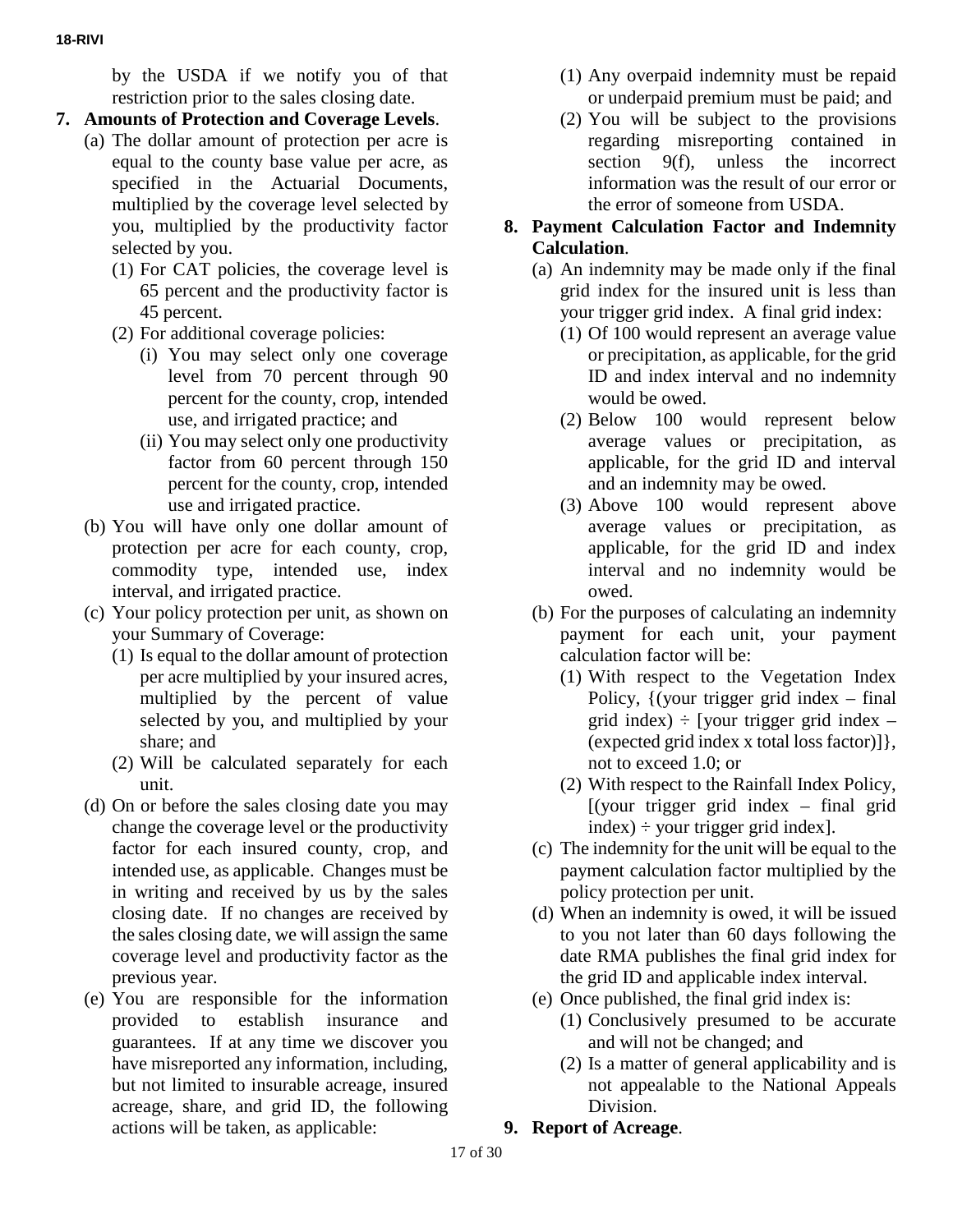- (a) An annual acreage report must be submitted to us on our form for each insured crop in the county on or before the acreage reporting date.
- (b) Your acreage report must include the following information:
	- (1) The total amount of insurable acreage of the crop in which you have a share in the county;
	- (2) For each applicable grid ID, all the insured acreage assigned to the grid ID.
	- (3) With respect to the acreage specified in section  $9(b)(2)$ :
		- (i) Your share;
		- (ii) Irrigated practice;
		- (iii) Organic practice;
		- (iv) Cropping practice;
		- (v) Commodity type;
		- (vi) Intended use;
		- (vii) Grid ID; and
		- (viii) FSA farm number, FSA tract number and FSA field number.
	- (4) You must certify on your acreage report that the:
		- (i) Grid ID accurately identifies the location of your insured acreage; and
		- (ii) Acreage assigned to each grid ID is accurate to the best of your knowledge.
- (c) If an acreage report for the crop year is not provided by the acreage reporting date there will be no coverage for any index interval for the insurance period.
- (d) We will not insure any acreage of the insured crop planted or acquired after the acreage reporting date.
- (e) Subject to section 9(f), your premium and indemnity, if any, will be based on your insured acreage and share on your acreage report.
- (f) You must provide all required reports and you are responsible for the accuracy of all information contained in those reports.
	- (1) If you submit information on any report that is determined to be incorrect and the correct information results in:
		- (i) A higher liability, the information reported will not be revised and your policy protection per unit will not be increased;
- (ii) A lower liability, the information reported and your policy protection per unit will be revised to be consistent with the correct information; or
- (iii)You not having any insurable acreage in the grid ID listed on your acreage report, you will receive no insurance for that grid ID for the insurance period.
- (2) You may be subject to the provisions contained in section 22 and criminal, civil or administrative sanctions.
- (g) Prior to the acreage reporting date, you may request an acreage measurement from FSA or a business that provides such measuring services.
	- (1) On or before the acreage reporting date, you must provide to us:
		- (i) Documentation of your request for an acreage measurement; and
		- (ii) An acreage report with estimated acreage.
	- (2) You must provide the completed acreage measurement to us.
		- (i) If the acreage measurement shows the estimated acreage was incorrect, we will revise your acreage report to reflect the correct acreage.
		- (ii) No indemnity will be paid until the completed acreage measurement is provided to us.
	- (3) If you fail to provide the acreage measurement:
		- (i) We will measure the acreage at your expense;
		- (ii) The provisions of section 9(f) will apply;
		- (iii)No indemnity will be paid until we determine whether the estimated acreage is correct; and
		- (iv)Estimated acreage will no longer be accepted from you for any subsequent acreage report.
- (h) If there is a difference between the acreage measured by FSA, a measuring service or our on-farm measurement, the order of priority is (1) our on-farm measurement; (2) FSA measurement; and (3) measuring service measurement.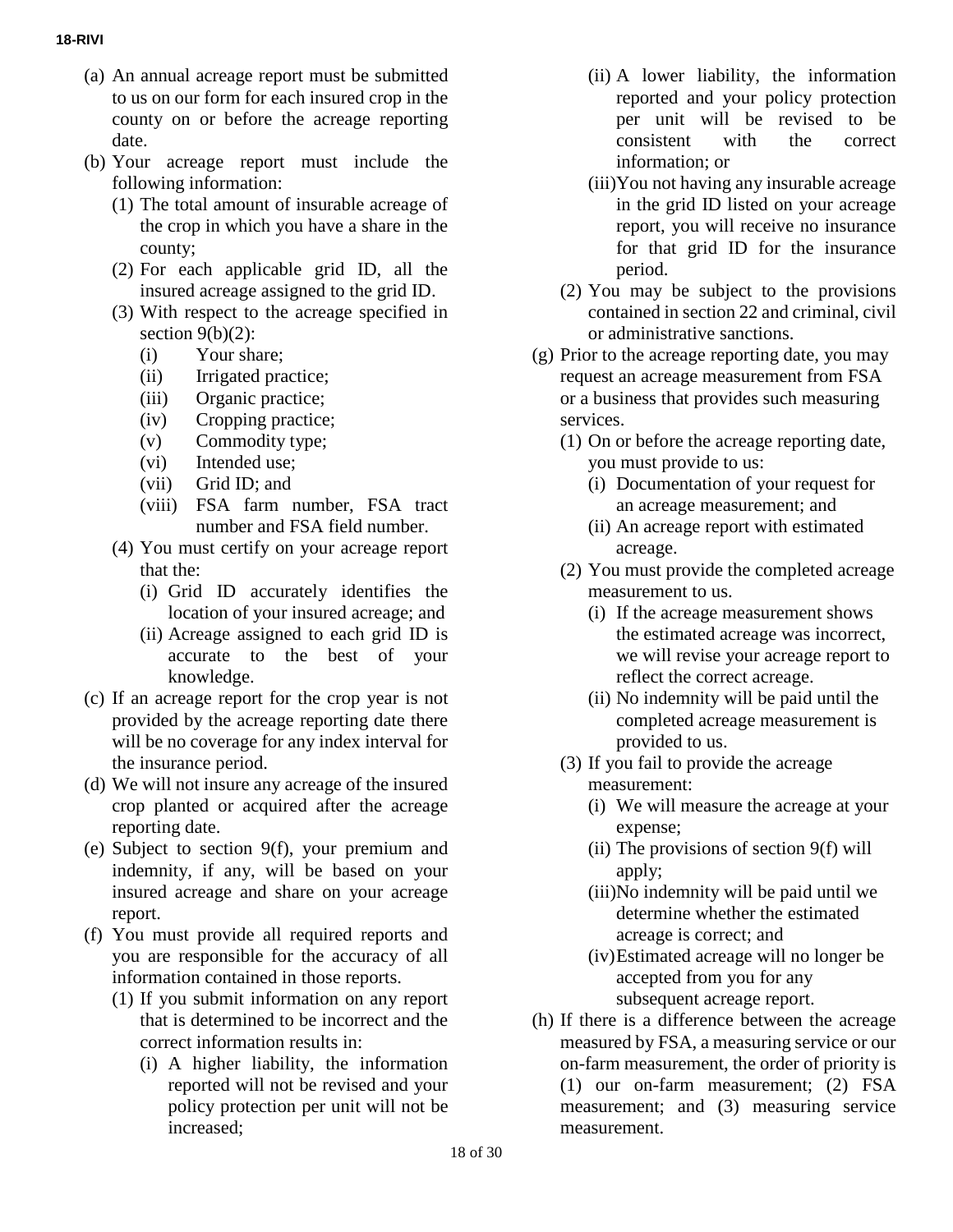- (i) If the acreage report has been revised in accordance with section  $9(g)(2)(i)$ , the information on the initial acreage report will not be considered misreported for the purposes of section 9(f).
- (j) If we discover you have incorrectly reported any information on the acreage report for any crop year, you may be required to provide documentation in subsequent crop years substantiating your report of acreage for those crop years, including, but not limited to, an acreage measurement service at your own expense. If the correction of any misreported information would affect an indemnity that was paid in a prior crop year, such indemnity will be adjusted and you will be required to repay any overpaid amounts.
- (k) We may inspect the insured acreage at any time to verify any information you certified on the acreage report and the accuracy of the points of reference.
- (l) In the event the RMA web site is unavailable on the sales closing date or acreage reporting date, as applicable, and you are unable to properly identify your grid, grid ID, or comply with other requirements, as applicable, insurance will attach provided you sign an application and provide a report of your acreage with all available information as specified under these Basic Provisions. Upon the availability of the RMA web site, or successor web site, you must provide all required information you were previously unable to provide because the web site was unavailable. All required information must be provided within two business days after the web site becomes available.

# **10. Share Insured**.

- (a) Insurance will attach:
	- (1) Except as provided in section  $10(a)(2)$ , only to yourshare of the insured crop; and
	- (2) To another person's share of the insured crop only if the other person has a share of the crop and the application clearly states you as a landlord will insure your tenant's share, or you as a tenant will insure your landlord's share. If you as a landlord will insure your tenant's share, or you as a tenant will insure your landlord's share, you must:
- (i) Provide evidence of the other party's agreement to allow you to insure their share, such as a lease, power of attorney, etc., that will be retained by us;
- (ii) Clearly set forth the percentage shares of each landlord and tenant on the acreage report; and
- (iii)For each landlord and tenant, report the landlord's and tenant's SSN, EIN, or other identification number we assigned for the purposes of this policy, as applicable.
- (b) With respect to your share:
	- (1) Upon our request, you must provide a verifiable lease or written proof of ownership supporting the share you reported for the insured acreage on your acreage report;
	- (2) We will consider as part of your share under your policy, any acreage or interest reported by or for:
		- (i) Your spouse, unless such spouse can prove they have a separate farming operation, which includes but is not limited to, separate land (transfers of acreage from one spouse to another is not considered separate land), separate capital, separate inputs, separate accounting, and separate maintenance of proceeds; or
		- (ii) Your children who reside in your household or any other member of your household, unless such children or other members of the household can demonstrate such person has a separate share in the crop; and
	- (3) If it is determined that the spouse, children or other members of the household have a separate policy but do not have a separate farming operation or share of the crop, as applicable:
		- (i) The policy for one spouse or the policy for the children or other members of the household will be void and the policy remaining in effect will be determined in accordance with section 17;
		- (ii) The acreage or share reported under the policies that are voided will be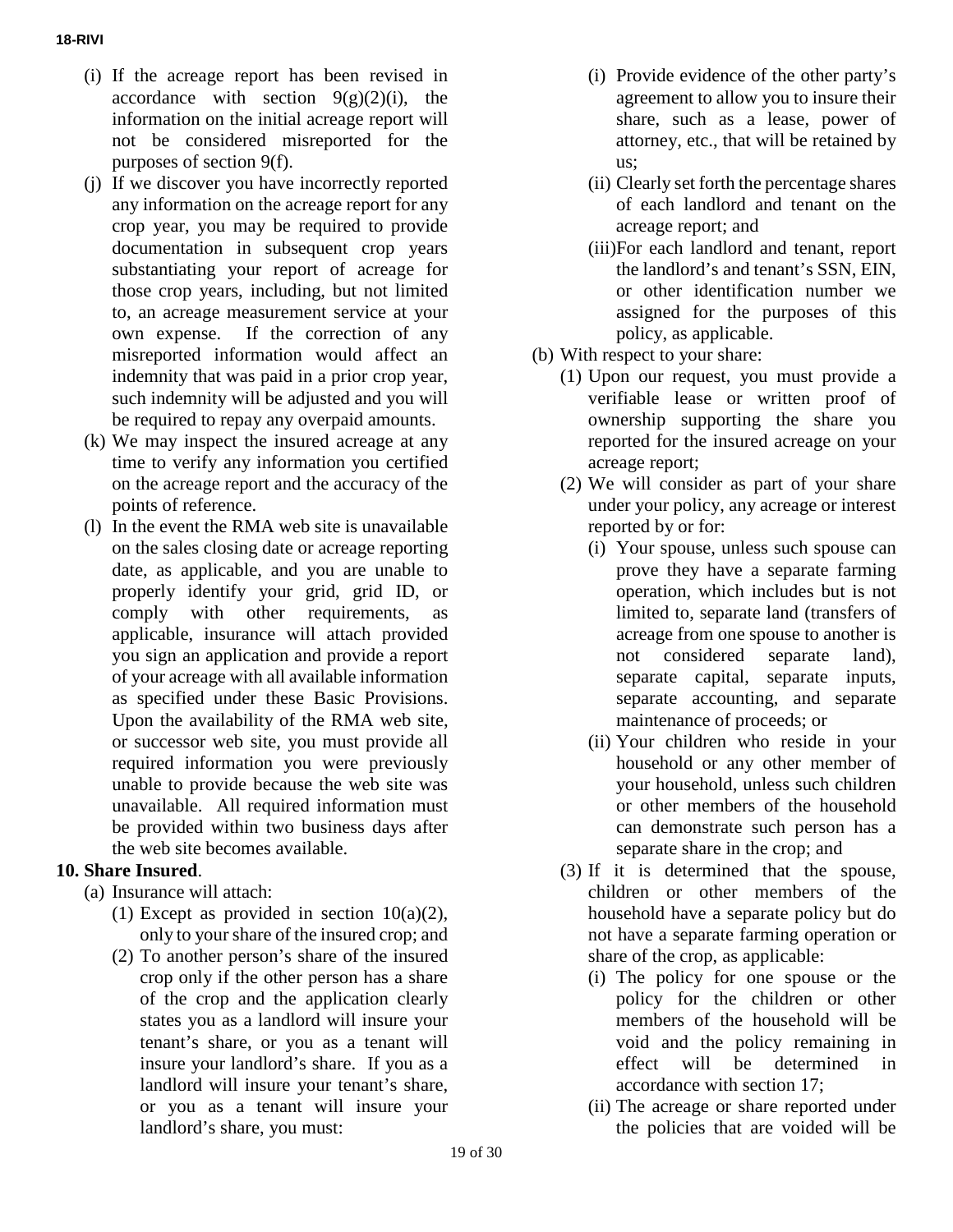included under the remaining policy; and

- (iii)No premium will be due and no indemnity will be paid for the voided policies.
- (c) You must report your share for all insured acreage whether leased on a cash basis, share of the crop basis, or any other basis.
	- (1) If you lease the acreage for a portion of the crop year, you may still have a 100 percent share in the insured crop provided you receive 100 percent of the benefits from the insured crop. For example, producer A leases 100 acres and insures the crop from May 1 through July 31. Producer A receives 100 percent of the benefits of the insured crop. There is no value remaining in the insured crop after July 31. Producer B leases the same acreage from August 1 through December 31. Producer B gets no value from the crop and uses the acreage only as a place to keep and feed his livestock. In this example, producer A would have 100 percent share of the insured crop.
	- (2) Under no circumstances can the total of all shares in the insured crop on the acreage exceed 100 percent. For example, producer A leases 100 acres and insures 100 percent of the insured crop. Producer B cannot insure any percentage of the same insured crop on the same acreage in the same crop year.

# **11. Annual Premium and Administrative Fees**.

- (a) The annual premium is earned and payable, as specified in the Crop Provisions. You will be billed for the premium and administrative fee not earlier than the premium billing date.
- (b) Premium or administrative fees owed by you will be offset from any payment due you in accordance with section 3(f).
- (c) The premium amount is determined, as applicable, by multiplying your policy protection per unit by the premium rate and by any other premium adjustment percentages that may apply. The annual premium is the sum of premiums for all units for the crop.
- (d) The information needed to determine the premium rate and any premium adjustment

percentages that may apply are contained in the Actuarial Documents.

- (e) In addition to the premium charged, for CAT or additional coverage, as applicable, you must pay an administrative fee each crop year for each crop and county, in the amount specified in the Actuarial Documents.
	- (1) The administrative fee must be paid no later than the date the premium is due or the amount will be considered a delinquent debt.
	- (2) Payment of an administrative fee will not be required if you file a zero acreage report on or before the acreage reporting date for the insured crop. If you falsely file a zero acreage report you will be subject to criminal and administrative sanctions.
	- (3) The administrative fee will be waived if you request it, and you:
		- (i) Qualify as a beginning farmer or rancher;
		- (ii) Qualify as a limited resource farmer; or
		- (ii) Were insured prior to the 2005 crop year or for the 2005 crop year and your administrative fee was waived for one or more of those crop years because you qualified as a limited resource farmer under a policy definition previously in effect, and you remain qualified as a limited resource farmer under the definition that was in effect at the time the administrative fee was waived.
	- (4) Failure to pay the administrative fees when due may make you ineligible for certain other USDA benefits.
- (f) If the amount of premium and administrative fee you are required to pay for any acreage exceeds the liability for the acreage, insurance for those acres will not be provided. No premium or administrative fee will be due and no indemnity will be paid for such acreage.
- (g) If you qualify as a beginning farmer or rancher, your premium subsidy will be 10 percentage points greater than the premium subsidy that you would otherwise receive, unless otherwise specified in the Special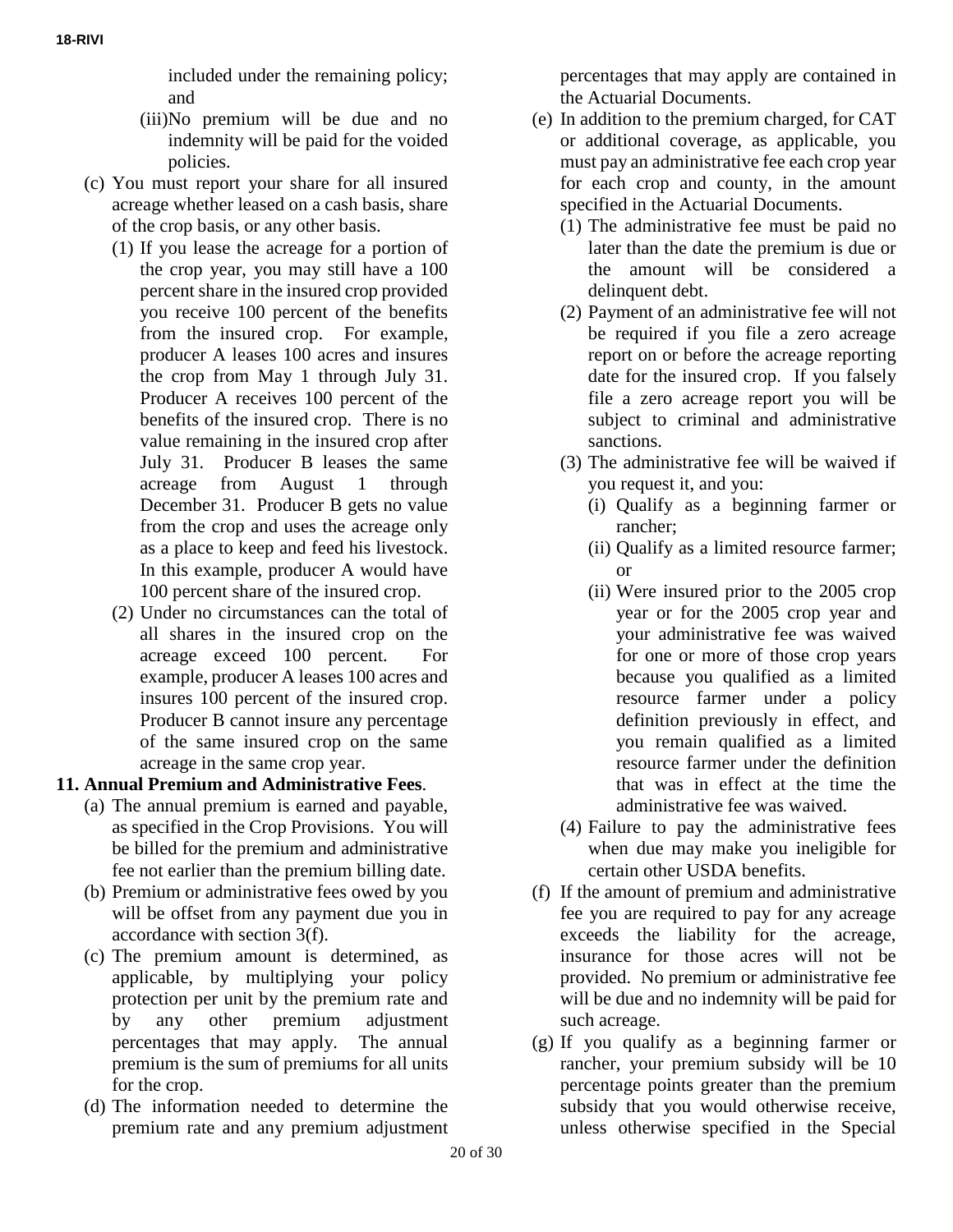Provisions.

- (h) You will be ineligible for any premium subsidy paid on your behalf by FCIC for any policy issued by us if on June 1 proceeding the sales closing date:
	- (1) You are in violation of the highly erodible land or wetland conversion conservation provisions of 7 CFR part 12 as determined by USDA and you have exhausted all administrative appeals, unless exempted in accordance with 7 CFR part 12; or
	- (2) You do not have a form AD-1026, or successor form, on file with FSA.
		- (i) Notwithstanding section  $11(h)(2)$ , if you demonstrate you began farming for the first time after June 1 but prior to the beginning of the reinsurance year (July 1), you may be eligible for premium subsidy the subsequent reinsurance year without having form AD-1026 on file with FSA on or before June 1. For example, if you demonstrate you started farming for the first time on June 15, 2015, you may be eligible for premium subsidy for the 2016 reinsurance year without form AD-1026 on file with FSA.
		- (ii) To be eligible for premium subsidy paid on your behalf by FCIC, it is your responsibility to assure you meet all the requirements for:
		- (A) Compliance with the conservation provisions specified in section 7(h)(1) of this section; and
		- (B) Filing form AD-1026, or successor form, to be properly identified as in compliance with the conservation provisions specified in section 7(h)(1) of this section.

#### **12. Insurance Period and Insured Index Intervals**.

- (a) Unless otherwise specified in the Crop Provisions or Actuarial Documents, the insurance period is January 1 through December 31 of the crop year for the insured crop.
- (b) Insurance attaches for all twelve months even if you do not select index intervals covering all twelve months.

(c) While insurance may have attached, you are only eligible to receive an indemnity for the index intervals selected by you.

## **13. Causes of Loss**.

Losses are only payable when the final grid index is less than your trigger grid index.

- (a) This policy does not directly measure, capture, or utilize any actual crop production, including any of your actual crop production. For example, it is possible for you to receive an indemnity payment without suffering a loss of actual crop production. However, you may experience a loss of crop production and not receive an indemnity payment.
- (b) For the Vegetation Index policy, the final grid index will be based on natural causes of loss only. For example, when a man-made fire would result in a final grid index different than what it would have been without such cause of loss, the final grid index will be based on natural causes of loss only in accordance with FCIC procedures.

# **14. Written Agreements**.

Written agreements are not applicable unless otherwise specified in the Crop Provisions or Special Provisions.

#### **15. Mediation, Arbitration, Appeal, Reconsideration, and Administrative and Judicial Review**.

- (a) If you and we fail to agree on any determination made by us except those specified in section 15(d), the disagreement may be resolved through mediation in accordance with section 15(g).
	- (1) If resolution cannot be reached through mediation, or you and we do not agree to mediation, the disagreement must be resolved through arbitration in accordance with the rules of the American Arbitration Association, except as provided in sections 15(c) and (f), and unless rules are established by FCIC for this purpose.
	- (2) Any mediator or arbitrator with a familial, financial or other business relationship to you or us, or our agent or loss adjuster, is disqualified from hearing the dispute.
	- (3) All disputes involving determinations made by us, except those specified in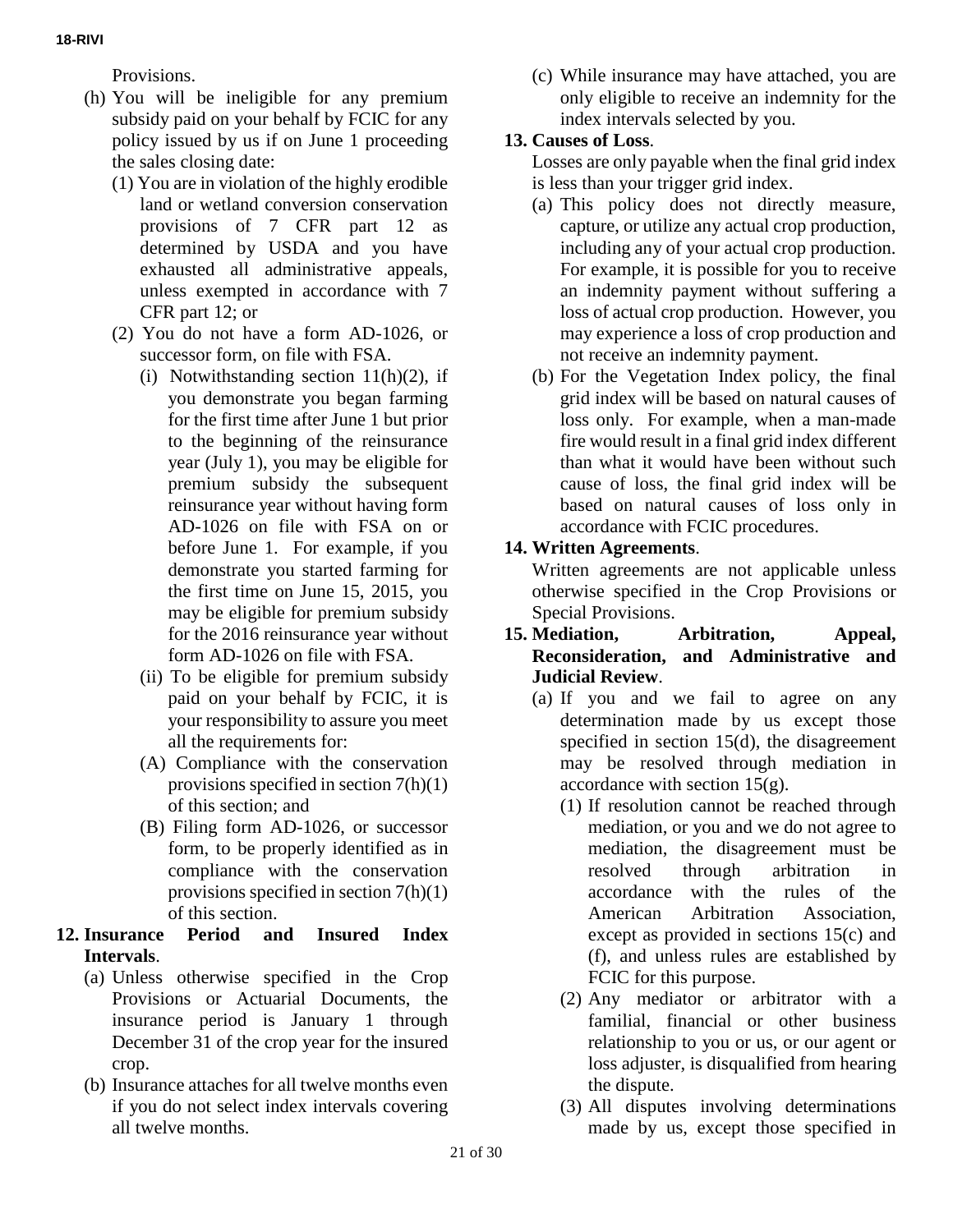section 15(d), are subject to mediation or arbitration. However, if the dispute in any way involves a policy or procedure interpretation, either you or we must obtain an interpretation from FCIC in accordance section 31.

- (4) Unless the dispute is resolved through mediation, the arbitrator must provide to you and us a written statement describing the issues in dispute, the factual findings, the determinations and the amount and basis for any award and breakdown by claim for any award. The statement must also include any amounts awarded for interest. Failure of the arbitrator to provide such written statement will result in the nullification of all determinations of the arbitrator. All agreements reached through settlement, including those resulting from mediation, must be in writing and contain at a minimum a statement of the issues in dispute and the amount of the settlement.
- (b) Regardless of whether mediation is elected:
	- (1) The initiation of arbitration proceedings must occur within one year of the date we rendered the determination with which you disagree;
	- (2) If you fail to initiate arbitration in accordance with section 15(b)(1) and complete the process, you will not be able to resolve the dispute through judicial review;
	- (3) If arbitration has been initiated in accordance with section 15(b)(1) and completed, and judicial review is sought, suit must be filed not later than one year after the date the arbitration decision was rendered; and
	- (4) In any suit, if the dispute in any way involves a policy or procedure interpretation, regarding whether a specific policy provision or procedure is applicable to the situation, how it is applicable, or the meaning of any policy provision or procedure, an interpretation must be obtained from FCIC in accordance with section 31.
- (c) Any decision rendered in arbitration is binding on you and us unless judicial review

is sought in accordance with section 15(b)(3). Notwithstanding any provision in the rules of the American Arbitration Association, you and we have the right to judicial review of any decision rendered in arbitration.

- (d) With respect to good farming practices:
	- (1) FCIC will make determinations regarding what constitutes a good farming practice.
	- (2) If you do not agree with such determination made by FCIC:
		- (i) You may request reconsideration by FCIC of the determination in accordance with the reconsideration process established for this purpose and published at 7 CFR part 400, subpart J, or successor regulation; or
		- (ii) You may file suit against FCIC.
			- (A)You are not required to request reconsideration from FCIC before filing suit.
			- (B) Any suit must be brought against FCIC in the United States district court for the district in which the insured acreage is located.
			- (C) Suit must be filed against FCIC not later than one year after the date:
				- (1) Of the determination; or
				- (2) Reconsideration is completed, if reconsideration was requested under section  $15(d)(2)(i)$ .
	- (3) You may not sue us for any determinations regarding whether good farming practices were used by you.
- (e) Except as provided in section 15(d) or (j), if you disagree with any other determination made by FCIC, you may obtain an administrative review in accordance with 7 CFR part 400, subpart J, or successor regulation, or appeal in accordance with 7 CFR part 11, or successor regulation.
	- (1) If you elect to bring suit after completion of any appeal, such suit must be filed against FCIC in the United States district court for the district in which the insured acreage is located not later than one year after the date of the decision rendered in such appeal.
	- (2) Under no circumstances can you recover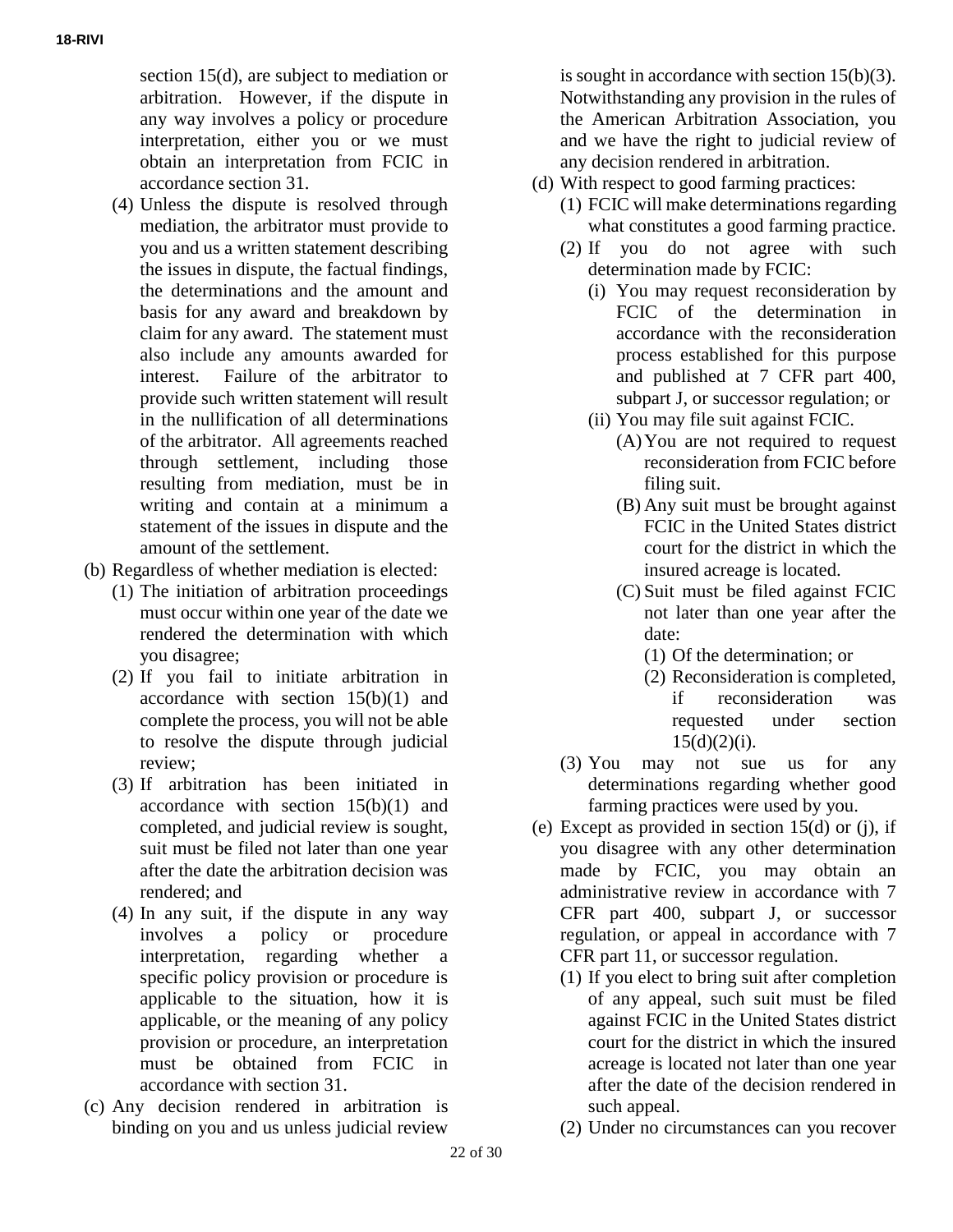any attorney fees or other expenses, or any punitive, compensatory or any other damages from FCIC.

- (f) In any mediation, arbitration, appeal, administrative review, reconsideration or judicial process, the terms of your policy, the Act, and the regulations published at 7 CFR chapter IV, including the provisions of 7 CFR part 400, subpart P, or successor regulation are binding. Conflicts between this policy and any state or local laws will be resolved in accordance with section 26. If there are conflicts between any rules of the American Arbitration Association and the provisions of your policy, the provisions of your policy will control.
- (g) To resolve any dispute through mediation, you and we must both:
	- (1) Agree to mediate the dispute;
	- (2) Agree on a mediator; and
	- (3) Be present or have a designated representative who has authority to settle the case present, at the mediation.
- (h) Except as provided in section 15(i), no award or settlement in mediation, arbitration, appeal, administrative review or reconsideration process or judicial review can exceed the amount of liability established or which should have been established under the policy, except for interest awarded in accordance with section 21.
- (i) In a judicial review only, you may recover attorney's fees or other expenses, or any punitive, compensatory or any other damages from us only if you obtain a determination from FCIC that we, our agent or loss adjuster failed to comply with the terms of this policy or procedures issued by FCIC and such failure resulted in you receiving a payment in an amount that is less than the amount to which you were entitled. Requests for such a determination should be addressed to the following: USDA/RMA/Deputy Administrator of Compliance/Stop 0806, 1400 Independence Avenue, S.W., Washington DC 20250-0806.
- (j) The final grid index determined by FCIC is a matter of general applicability and is not appealable to the National Appeals Division.
- (k) Any determination made by FCIC that is a

matter of general applicability is not subject to administrative review under 7 CFR part 400, subpart J, or successor regulation, or appeal under 7 CFR part 11, or successor regulation. If you want to seek judicial review of any FCIC determination that is a matter of general applicability, you must request a determination of non-appealability from the Director of the National Appeals Division in accordance with 7 CFR part 11 before seeking judicial review.

#### **16. Access to Insured Crop and Records, and Record Retention**.

- (a) For a period of three years after the end of the crop year, or three years after the date of final payment of the indemnity, whichever is later, you must retain and provide upon our request, or the request of any employee of USDA authorized to investigate or review any matter relating to crop insurance, complete records pertaining to:
	- (1) The planting, replanting, inputs, production, harvest and disposition of the insured crop;
	- (2) Your insurable, insured, and not insured acres; and
	- (3) All lease or other agreements that may be applicable to the insured crop.
- (b) By signing the application for insurance authorized under the Act or by continuing insurance for which you have previously applied, you authorize us or USDA, or any person acting for us or USDA authorized to investigate or review any matter relating to crop insurance, to obtain records relating to the planting, replanting, lease, ownership, share, production, inputs, harvesting, disposition, or contract agreements of the insured crop from any person who may have custody of such records, including but not limited to, FSA offices, banks, warehouses, gins, cooperatives, marketing associations, landlords and accountants. You must assist in obtaining all records we or any employee of USDA, or any person acting for us or USDA authorized to investigate or review any matter relating to crop insurance, request from third parties.
- (c) We or any employee of USDA, or any person acting for us or USDA authorized to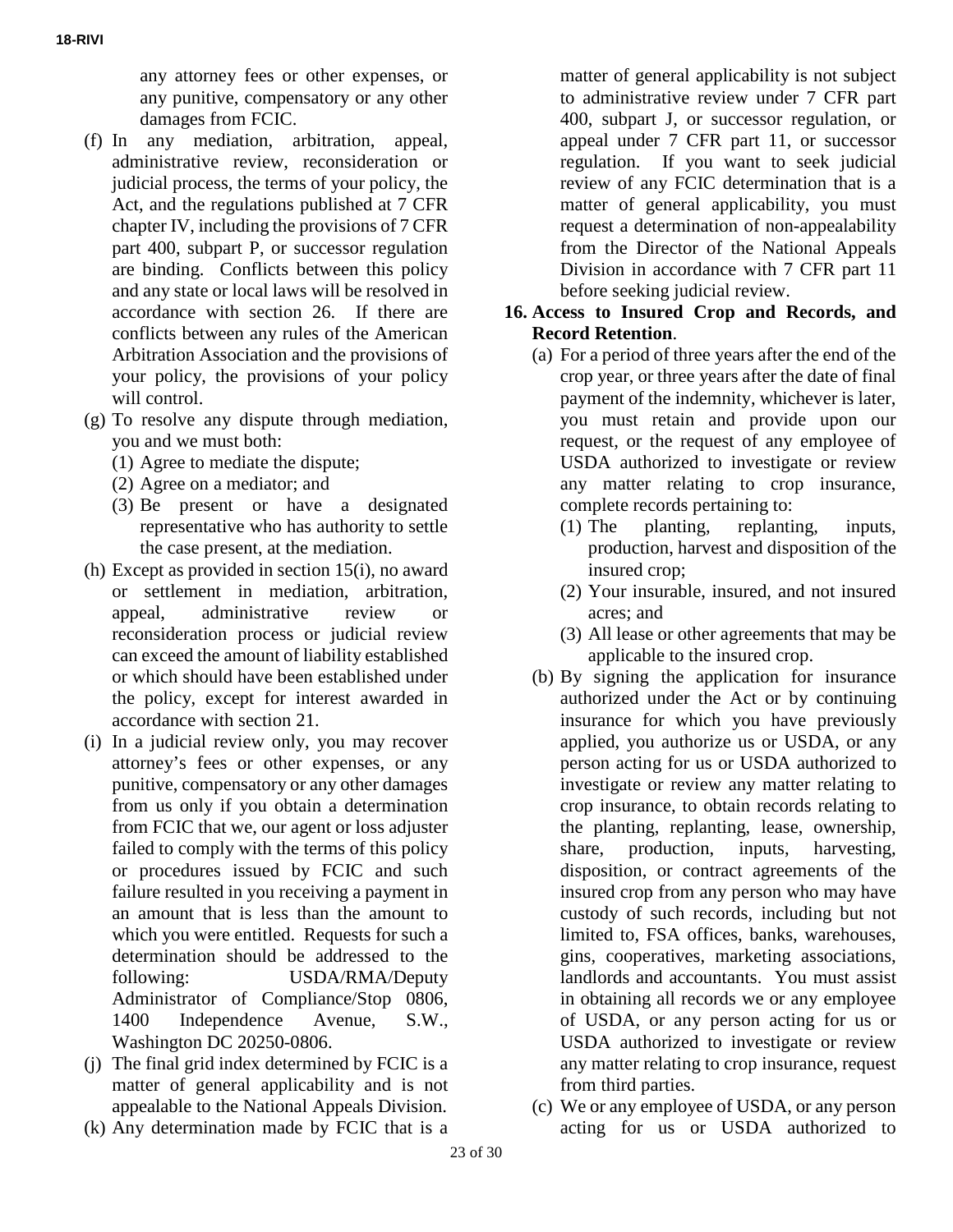investigate or review any matter relating to crop insurance:

- (1) May extend the record retention period beyond three years by notifying you of such extension in writing; and
- (2) Have the right to examine, as often as reasonably required during the record retention period:
	- (i) The insured crop at any location where such crop may be found or maintained; and
	- (ii) All records related to the insured crop, this policy, and mediation, arbitration or litigation involving the insured crop, at any location where such records may be found or maintained.
- (d) Failure to provide access to the insured crop or the farm, maintain or provide any required records, authorize access to the records maintained by third parties, or assist in obtaining all such records will result in a determination that no indemnity is due for the crop year in which such failure occurred.

# **17. Other Insurance**.

Nothing in this section prevents you from obtaining other insurance not authorized under the Act. However, unless specifically authorized by these or any other policy provisions, you must not obtain any other crop insurance authorized under the Act on your share of the insured crop and crop type.

- (a) If you impermissibly obtain other crop insurance authorized under the Act on your share of the insured crop and crop type, and you cannot demonstrate that you did not intend to have more than one policy in effect, your policy will be void and no indemnity will be due for any year in which you have more than one policy in effect.
- (b) If you impermissibly obtain other crop insurance authorized under the Act on your share of the insured crop and crop type, and you can demonstrate that you did not intend to have more than one policy in effect, such as in the example provided in section 17(b)(3), and:
	- (1) One is an additional coverage policy and the other is a CAT policy:
		- (i) The additional coverage policy will

apply if both policies are with the same insurance provider or, if not, both insurance providers agree; or

- (ii) The policy with the earliest date of application will be in force if both insurance providers do not agree; or
- (2) Both are additional coverage policies or both are CAT policies, the policy with the earliest date of application will be in force and the other policy will be void, unless both policies are with:
	- (i) The same insurance provider and the insurance provider agrees otherwise; or
	- (ii) Different insurance providers and both insurance providers agree otherwise.
- (3) For example, an application to transfer your policy or written notification to an insurance provider that states you want to purchase or transfer insurance, and you want any other policies for the crop canceled would demonstrate you did not intend to have duplicate policies in effect.

## **18. Correction of Errors**

- (a) In addition to any other corrections allowed in your policy subject to section 18(b), we may correct:
	- (1) Within 60 days after the sales closing date, any incorrect information on your application or provided by the sales closing date, including identification numbers for you and any person with an substantial beneficial interest in you, to ensure the eligibility information is correct and consistent with information reported by you to any USDA agency;
	- (2) Within 30 days after the acreage reporting date, information reported to reconcile errors in the information with correct information that has been determined by any USDA agency;
	- (3) Within 30 days of any subsequent correction of data by FSA, erroneous information corrected as a result of verification of information; and
	- (4) At any time, if any incorrect information was caused by electronic transmission errors by us or errors made by any agency within USDA in transmitting the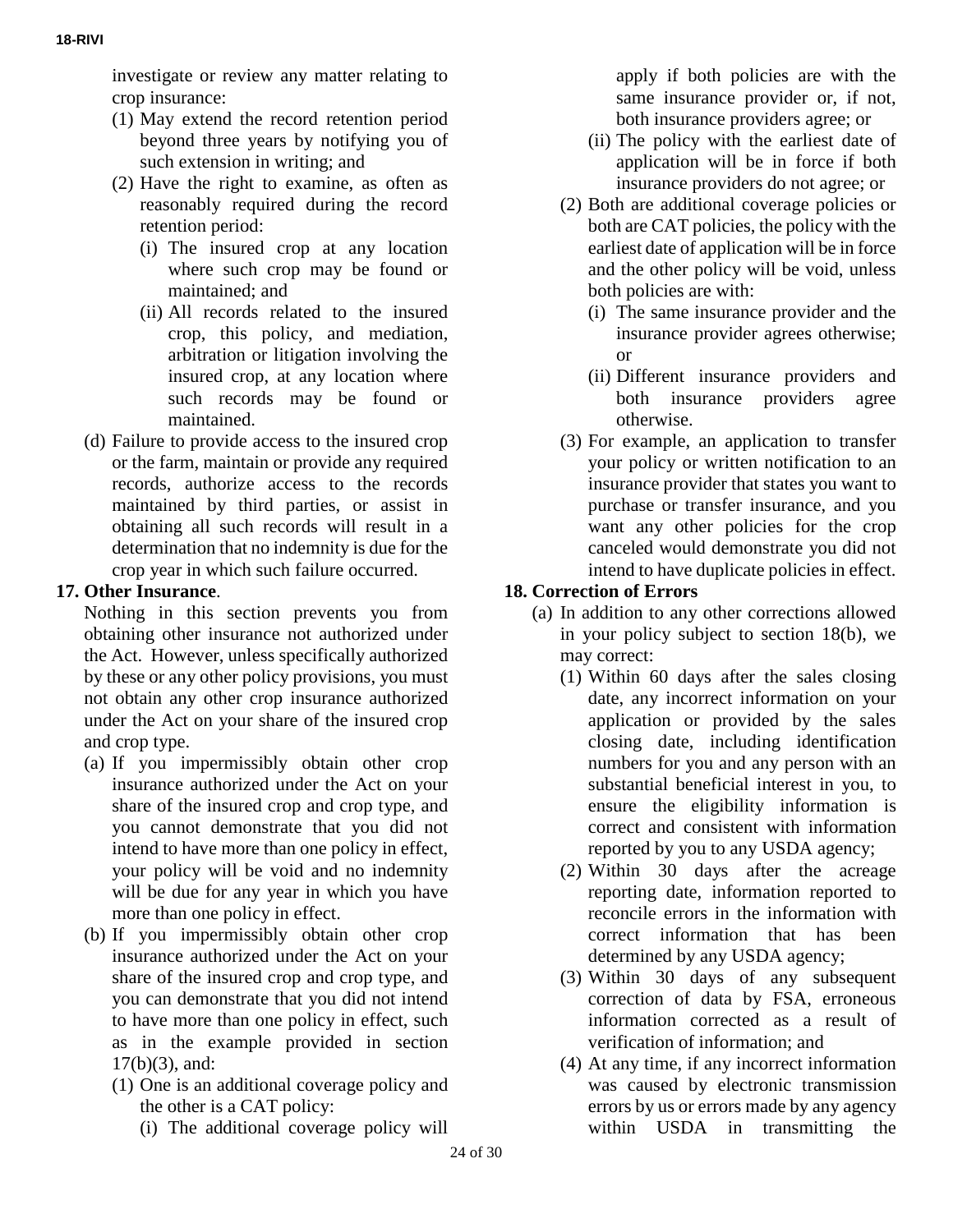information provided by you for purposes of other USDA programs.

- (b) Corrections may be made but will not take effect for the current crop year if the correction would allow you to:
	- (1) Avoid ineligibility requirements for insurance or obtain a disproportionate benefit under the crop insurance program or any related program administered by the Secretary;
	- (2) Obtain, enhance, or increase an insurance guarantee or indemnity if a cause of loss exists or has occurred before any correction has been made, or avoid premium owed if no loss is likely to occur; or
	- (3) Avoid an obligation or requirement under any Federal or State law.

## **19. Conformity to Food Security Act**.

- (a) Although your violation of a number of federal statutes, including the Act, may cause cancellation, termination, or voidance of your policy, you should be specifically aware that your policy will be void if you are determined to be ineligible to receive benefits under the Act due to violation of the controlled substance provisions of the Food Security Act of 1985 (Pub. L. 99-198) and the regulations promulgated under the Act by USDA.
- (b) We will recover any and all monies paid to you or received by you during your period of ineligibility, and your premium will be refunded, less an amount for expenses and handling equal to 20 percent of the premium paid or to be paid by you.

# **20. Amounts Due Us**.

- (a) Interest will accrue at the rate of 1.25 percent simple interest per calendar month, on any unpaid amount owed to us or on any unpaid administrative fees owed to FCIC.
	- (1) For the purpose of premium amounts owed to us or administrative fees owed to FCIC, interest will start to accrue on the first day of the month following the issuance of the notice by us, provided that a minimum of 30 days have passed from the premium billing date.
	- (2) We will collect any unpaid amounts owed to us, and any interest owed thereon, and,

prior to the termination date, we will collect any administrative fees, and interest owed thereon, to FCIC.

- (3) After the termination date, FCIC will collect any unpaid administrative fees, and any interest owed thereon, for any CAT policy, and we will collect any unpaid administrative fees, and any interest owed thereon, for additional coverage policies.
- (b) For the purpose of any other amounts due us, such as repayment of indemnities found not to have been earned, interest will start to accrue on the date that notice is issued to you for the collection of the unearned amount.
	- (1) Amounts found due under this paragraph will not be charged interest if payment is made within 30 days of issuance of the notice by us.
	- (2) The amount will be considered delinquent if not paid within 30 days of the date the notice is issued by us.
- (c) All amounts paid will be applied first to expenses of collection, as specified in section 20(d), if any, second to the reduction of accrued interest, and then to the reduction of the principal balance.
- (d) If we determine that it is necessary to contract with a collection agency or to employ an attorney to assist in collection, you agree to pay all of the expenses of collection.
- (e) The portion of the amounts owed by you for a policy authorized under the Act that are owed to FCIC may be collected in part through administrative offset from payments you receive from United States government agencies in accordance with 31 U.S.C. chapter 37. Such amounts include all administrative fees, and the share of the overpaid indemnities and premiums retained by FCIC, plus any interest owed thereon.

# **21. Interest Limitations**.

- (a) We will pay simple interest computed on the net indemnity ultimately found to be due by us or by a final judgment of a court of competent jurisdiction, from and including the 61st day after the final grid index results are published for the applicable index interval.
- (b) Interest will be paid only if the reason for our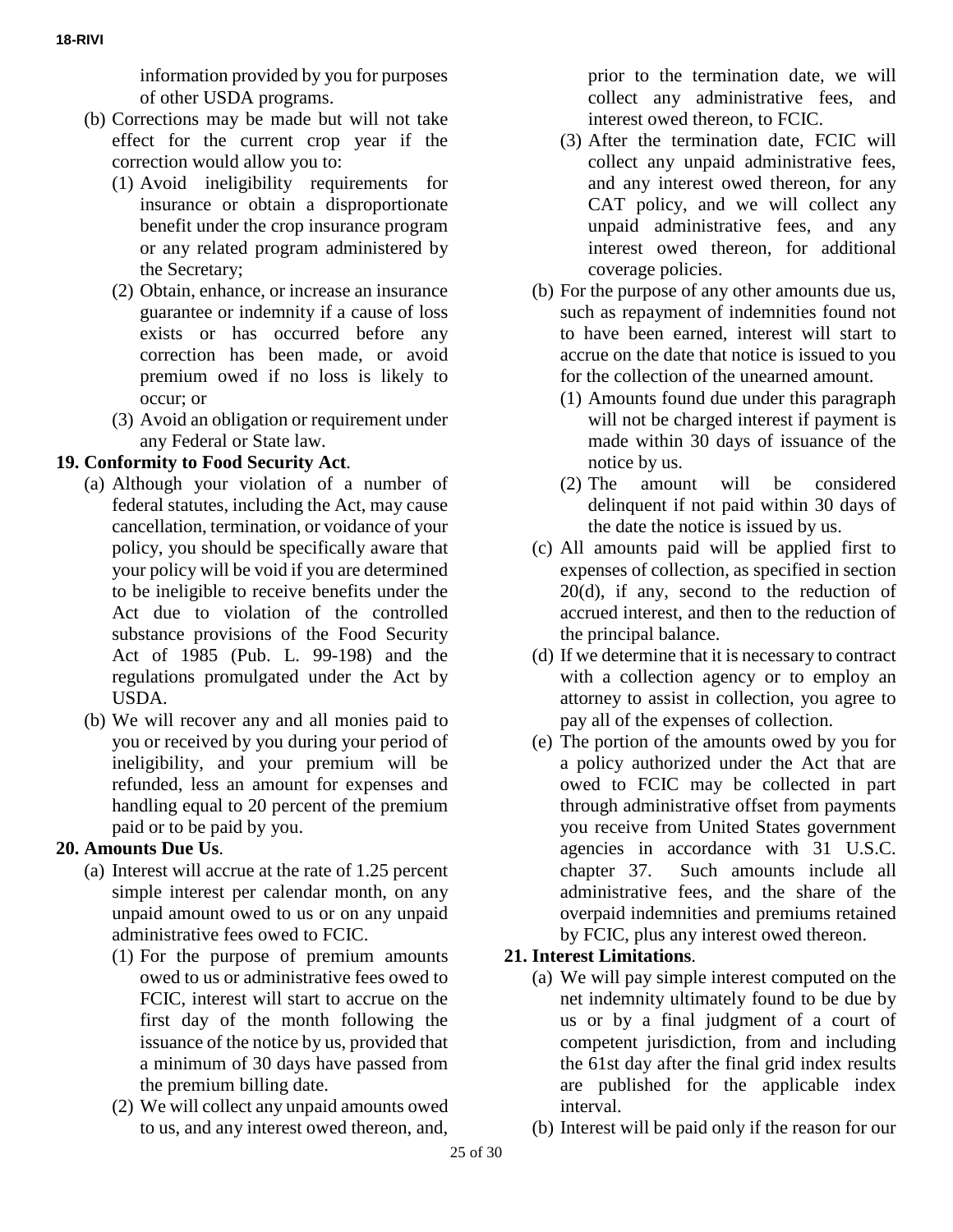failure to timely pay is NOT due to your failure to provide information or other material necessary for the computation or payment of the indemnity.

(c) The interest rate will be that established by the Secretary of the Treasury under section 12 of the Contract Disputes Act of 1978 (41 U.S.C. 611) and published in the Federal Register semiannually on or about January 1 and July 1 of each year, and may vary with each publication.

# **22. Concealment, Misrepresentation or Fraud**.

- (a) If you have falsely or fraudulently concealed the fact that you are ineligible to receive benefits under the Act or if you or anyone assisting you has intentionally concealed or misrepresented any material fact relating to this policy:
	- (1) This policy will be voided; and
	- (2) You may be subject to remedial sanctions in accordance with 7 CFR part 400, subpart R, or a successor regulation.
- (b) Even though the policy is void, you will still be required to pay 20 percent of the premium that you would otherwise be required to pay to offset costs incurred by us in the service of this policy. If previously paid, the balance of the premium will be returned.
- (c) Voidance of this policy will result in you having to repay all indemnities paid for the crop year in which the voidance was effective.
- (d) Voidance will be effective on the first day of the insurance period for the crop year in which the act occurred, and will not affect the policy for subsequent crop years unless a violation of this section also occurred in such crop years.
- (e) If you willfully and intentionally provide false or inaccurate information to us or FCIC or you fail to comply with a requirement of FCIC, in accordance with 7 CFR part 400, subpart R, or successor regulation, FCIC may impose on you:
	- (1) A civil fine for each violation in an amount not to exceed the greater of:
		- (i) The amount of the pecuniary gain obtained as a result of the false or inaccurate information provided or the noncompliance with a

requirement of FCIC; or

(ii) \$10,000; and

- (2) A disqualification for a period of up to 5 years from receiving any monetary or non-monetary benefit provided under each of the following:
	- (i) Any crop insurance policy offered under the Act;
	- (ii) The Farm Security and Rural Investment Act of 2002 (7 U.S.C. 7333 et seq*.*);
	- (iii) The Agricultural Act of 1949 (7 U.S.C. 1421 et seq*.*);
	- (iv) The Commodity Credit Corporation Charter Act (15 U.S.C. 714 et seq*.*);
	- (v) The Agricultural Adjustment Act of 1938 (7 U.S.C. 1281 et seq*.*);
	- (vi) Title XII of the Food Security Act of 1985 (16 U.S.C. 3801 et seq*.*);
	- (vii) The Consolidated Farm and Rural Development Act (7 U.S.C. 1921 et seq*.*); and
	- (viii) Any federal law that provides assistance to a producer of an agricultural commodity affected by a crop loss or a decline in the prices of agricultural commodities.

## **23. Transfer of Insurance and Right to Indemnity**.

- (a) If you transfer any part of your share during the crop year, you may transfer your insurance rights, if the transferee is eligible for crop insurance.
- (b) We will not be liable for any more than the liability determined in accordance with your policy that existed before the transfer occurred.
- (c) The transfer of coverage rights must be on our form and will not be effective until approved by us in writing.
- (d) Both you and the transferee are jointly and severally liable for payment of the premium and administrative fees.
- (e) The transferee has all rights and responsibilities under this policy consistent with the transferee's interest.

# **24. Assignment of Indemnity**.

(a) You may assign your right to an indemnity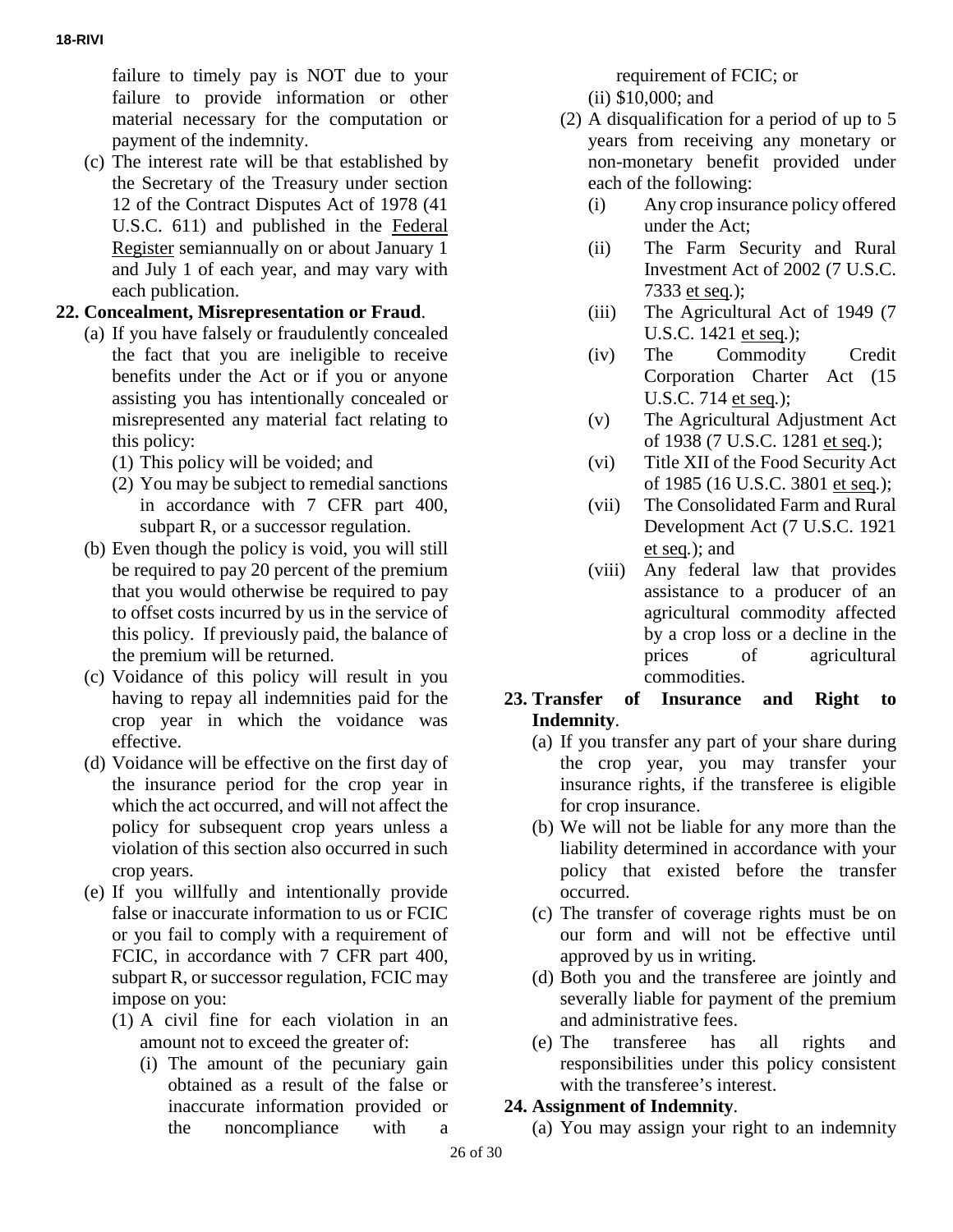for the crop year only to creditors or other persons to whom you have a financial debt or other pecuniary obligation. You may be required to provide proof of the debt or other pecuniary obligation before we will accept the assignment of indemnity.

- (b) All assignments must be on our form, provided to us, and are effective when approved in writing by us. Each assignment form may contain more than one creditor or other person to whom you have a financial debt or other pecuniary obligation.
- (c) Unless you have provided us with a properly executed assignment of indemnity, we will not make any payment to a lienholder or other person to whom you have a financial debt or other pecuniary obligation even if you may have a lien or other assignment recorded elsewhere. Under no circumstances will we be liable:
	- (1) To any lienholder or other person to whom you have a financial debt or other pecuniary obligation where you have failed to include such lienholder or person on a properly executed assignment of indemnity provided to us; or
	- (2) To pay to all lienholders or other persons to whom you have a financial debt or other pecuniary obligation any amount greater than the total amount of indemnity owed under the policy.
- (d) If we have received the properly executed assignment of indemnity form:
	- (1) Only one payment will be issued jointly in the names of all assignees and you; and
	- (2) Any assignee will have the right to submit all notices and forms as required by the policy.

# **25. Federal or State Actions**.

If any Federal or State agency requires destruction of any insured crop or crop production, as applicable, because it contains levels of a substance, or has a condition, that is injurious to human or animal health in excess of the maximum amounts allowed by the Food and Drug Administration, other public health organizations of the United States or an agency of the applicable State, you must destroy the insured crop or crop production, as applicable, and certify that such insured crop or crop

production has been destroyed prior to receiving an indemnity payment. Failure to destroy the insured crop or crop production, as applicable, will result in you having to repay any indemnity paid and you may be subject to administrative sanctions in accordance with section 515(h) of the Act and 7 CFR part 400, subpart R, or successor regulation, and any applicable civil or criminal sanctions.

# **26. Applicability of State and Local Statutes**.

If the provisions of this policy conflict with statutes of the State or locality in which this policy is issued, the policy provisions will prevail. State and local laws and regulations in conflict with federal statutes, this policy, and the applicable regulations do not apply to this policy.

# **27. Descriptive Headings**.

The descriptive headings of the various policy provisions are formulated for convenience only and are not intended to affect the construction or meaning of any of the policy provisions.

## **28. Notices**.

- (a) All notices required to be given by you must be in writing and received by your crop insurance agent on or before the designated date unless otherwise provided by the notice requirement. The date your crop insurance agent receives the written notice from you will be the date the notice is considered received. If the date by which you are required to submit a report or notice falls on Saturday, Sunday, or a Federal holiday, or if your agent's office is, for any reason, not open for business on the date you are required to submit such notice or report, such notice or report must be submitted on the next business day.
- (b) All policy provisions, notices and communications required to be sent by us to you will be:
	- (1) Provided by electronic means, unless:
		- (i) We do not have the ability to transmit such information to you by electronic means; or
		- (ii) You elect to receive a paper copy of such information;
	- (2) Sent to the location specified in your records with your crop insurance agent; and
	- (3) Will be conclusively presumed to have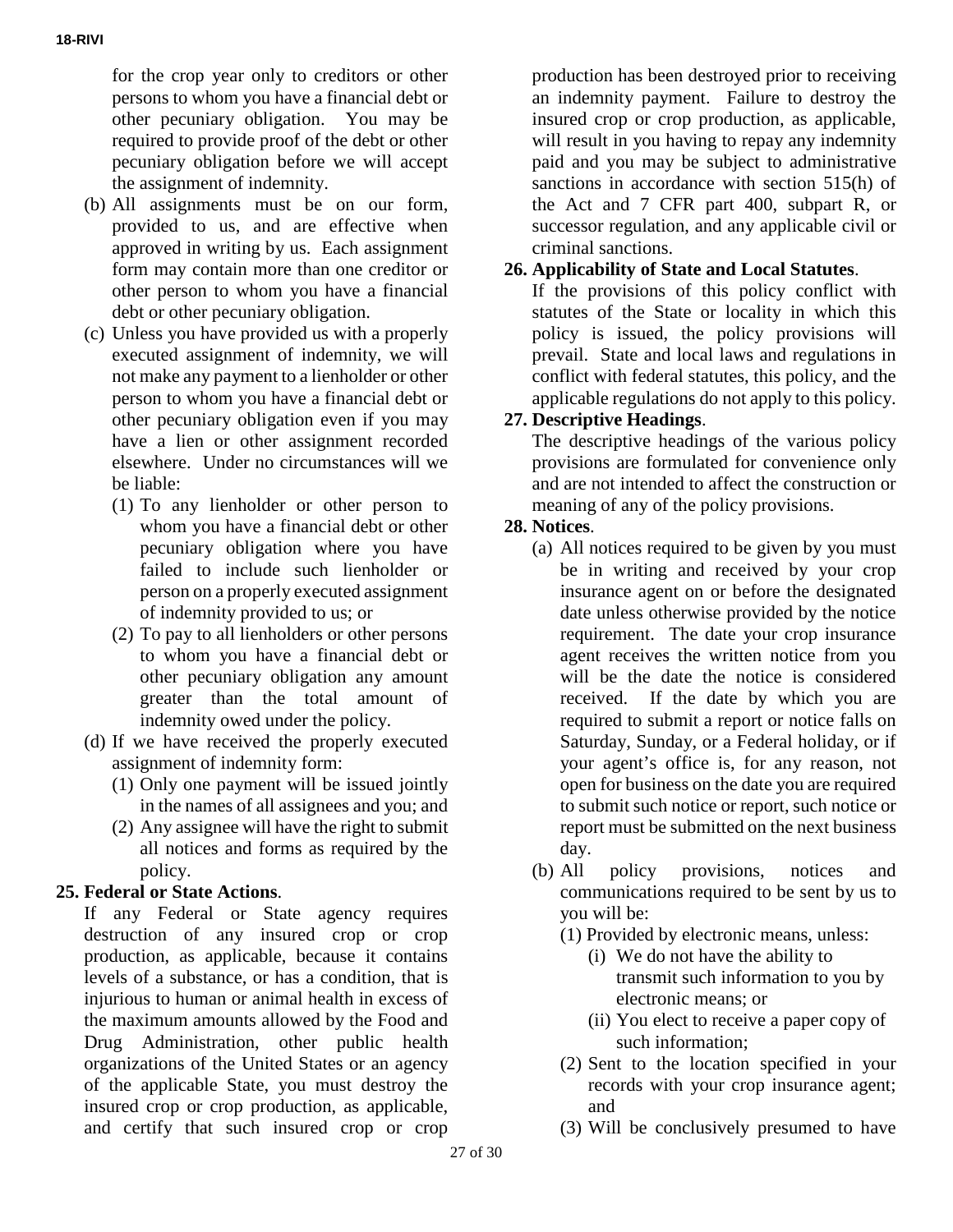**18-RIVI**

been received by you.

# **29. Multiple Benefits**.

- (a) If you are eligible to receive an indemnity under an additional coverage plan of insurance and are also eligible to receive benefits for the same loss under any other USDA program, you may receive benefits under both programs, unless specifically limited by the crop insurance contract or by law.
- (b) Any amount received for the same loss from any USDA program, in addition to the crop insurance payment, will not exceed the difference between the crop insurance payment and the actual amount of the loss, unless otherwise provided by law. The amount of the actual loss is the difference between the total value of the insured crop before the loss and the total value of the insured crop after the loss.
- (c) FSA or another USDA agency, as applicable, will determine and pay the additional amount due you for any applicable USDA program, after first considering the amount of any crop insurance indemnity.

### **30. Crops as Payment**

You must not abandon any crop to us. We will not accept any crop as compensation for payments due us.

# **31. Obtaining FCIC Interpretations**

- (a) You or we may request interpretations of specific provisions of this policy and related procedures regarding:
	- (1) Whether a specific policy provision or procedure is applicable to the situation;
	- (2) How a specific policy provision or procedure is applicable to the situation; or
	- (3) The meaning of the specific policy provision or procedure.
- (b) Interpretations of specific policy provision or procedures will only be provided when mediation, arbitration, or litigation has been legally filed or formally initiated. Interpretations of specific policy provision or procedures will not be provided for prospective mediation, arbitration, or litigation.
- (c) All requests for an interpretation must be submitted, and will be considered, in

accordance with the following:

- (1) Requests for interpretations must be submitted in writing to the attention of the RMA Deputy Administrator for Product Management or a designee or successor, via any of the following three means:
	- (i) Certified mail, and addressed to the person stated above, USDA - Risk Management Agency, Beacon Facility - Mail Stop 0801, P.O. Box 419205, Kansas City, MO 64141- 6205;
	- (ii) Facsimile to (816) 926-1803; or
	- (iii)E-mail to RMA at: InterpretationofProcedures@rma.usd a.gov.
- (2) Requests must be submitted not later than 90 days before the date the mediation, arbitration or litigation proceeding, such as a hearing on a motion, evidentiary hearing or trial, in which the interpretation will be used is scheduled to begin.
	- (i) If the rules of the court, mediation or arbitration require the interpretation prior to the date the proceeding begins, the number of days prior to the proceeding must be added to the 90 days. For example, if a court requires the interpretation 20 days prior to the date the proceeding begins, the request must be submitted 110 days before the proceeding is scheduled to begin.
	- (ii) Failure to timely submit a request for an interpretation may result in:
		- (A)FCIC issuing a determination that no interpretation could be rendered because it was not timely submitted; and
		- (B) Nullification of any agreement or award, as determined by FCIC.
	- (iii)If during the mediation, arbitration, or litigation proceeding, an issue arises that requires an interpretation of a specific policy provision or procedure, the mediator, arbitrator, judge, or magistrate must promptly request such an interpretation in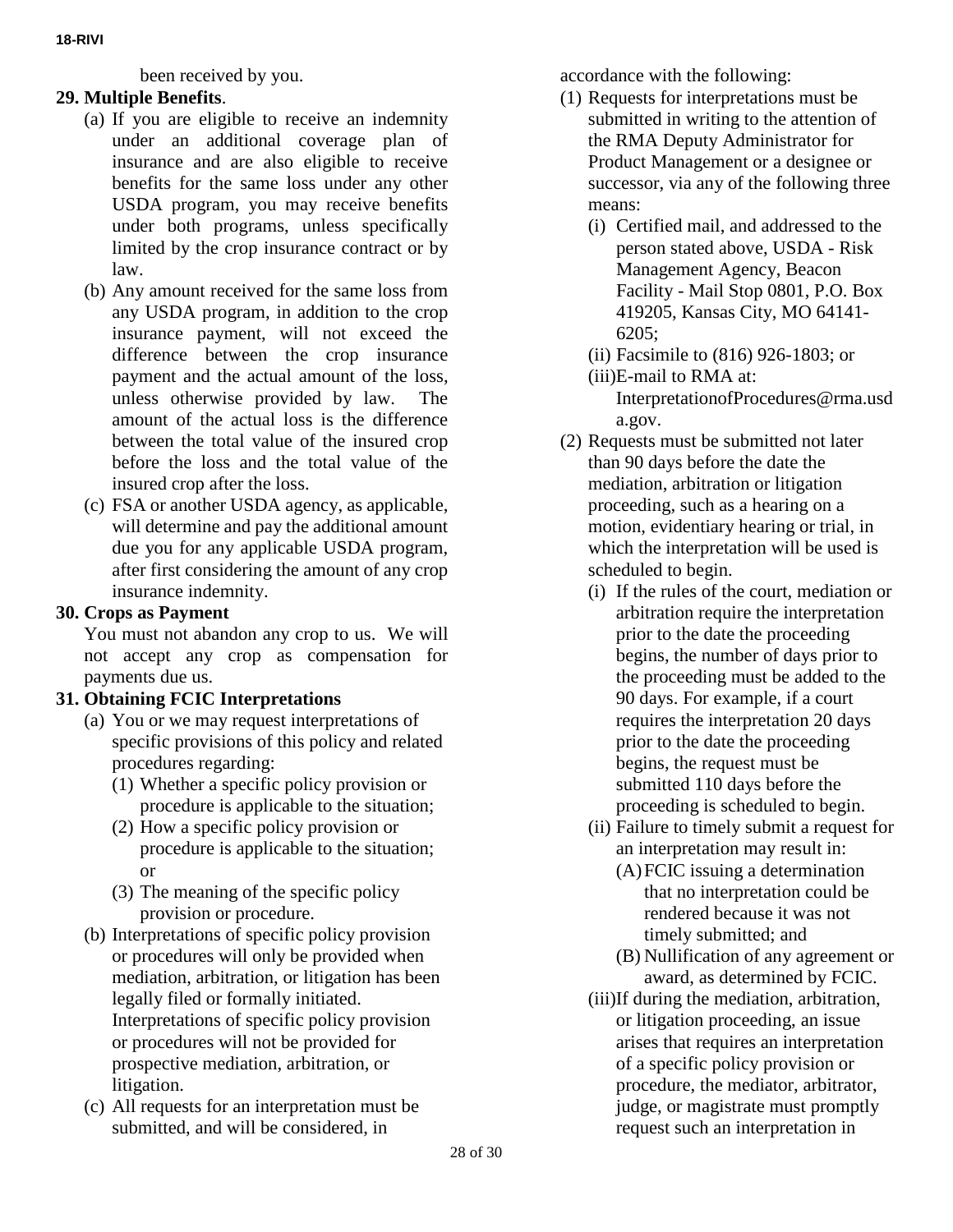accordance with section  $31(c)(1)$ .

- (A)FCIC will authorize personnel to provide an oral or written interpretation, as appropriate; and
- (B) Any decision or settlement resulting from such mediation, arbitration or litigation proceeding before FCIC provides its interpretation may not be binding on the parties.
- (d) A request for each interpretation of a specific policy provision or procedure must include the following:
	- (1) The identification of the type of legal action, such as mediation, arbitration, or litigation, in which the interpretation will be used;
	- (2) The date any proceeding within the action is scheduled to begin, or if a specific date for the legal proceeding to begin has not yet been determined, the earliest possible date such legal proceeding would likely begin;
	- (3) The name, address, telephone number, and fax number or e-mail address of a contact person, acting on behalf of the requestor and the same information with respect to persons appearing on behalf of other parties to the legal action;
	- (4) With respect to the policy, all of the following:
		- (i) The state and county where the policy involved in the dispute is written;
		- (ii) The name and the applicable social security number or employer identification number of the insured;
		- (iii)The insurance provider; and
		- (iv)The policy number;
	- (5) Identification of the applicable crop and crop year for which the interpretation is sought;
	- (6) The citation of the procedure from the handbook, manual, memoranda, or bulletin for which an interpretation is requested and a quotation of such procedure;
	- (7) A detailed description of the requestor's interpretation of the procedure; and
	- (8) If the interpretation requested is to

determine if a specific policy provision or procedure is applicable or how it is applicable, all material information needed to determine whether the specific policy provision or procedure is applicable to the dispute, including all relevant facts, and the requestor's interpretation and reasoning regarding applicability of the specific policy provision or procedure or how it is applicable.

- (e) The requestor is responsible for providing all other parties involved in the legal action copies of the interpretation.
- (f) A request may be made for multiple insured persons provided the legal actions filed or formally initiated involve the same specific policy provision or procedure for all such persons. In this case, the information required in section 31(d) must be provided for each person.
- (g) Each request for an interpretation must contain no more than one request for an agency interpretation. If more than one policy provision or one provision of the procedures is at issue, separate requests must be made for each provision.
- (h) If, in the sole judgment of FCIC, the request for the interpretation is unclear, ambiguous, incomplete or otherwise does not include all the information needed to make an interpretation, the requestor will be notified, by facsimile or e-mail, within 30 days of the date the request is received by FCIC that the request is rejected and the basis for the rejection.
	- (1) The requestor will have 15 days from the date stated on the notification to address the basis for rejection.
	- (2) Failure to timely address the basis for rejection will result in a determination that no interpretation could be rendered and any agreement or award may nullified, as determined by FCIC. However, if sufficient time remains to submit a new request in accordance with section  $31(c)(2)$ , a new request can be initiated.
- (i) If all the requirements for obtaining an interpretation have been met, an